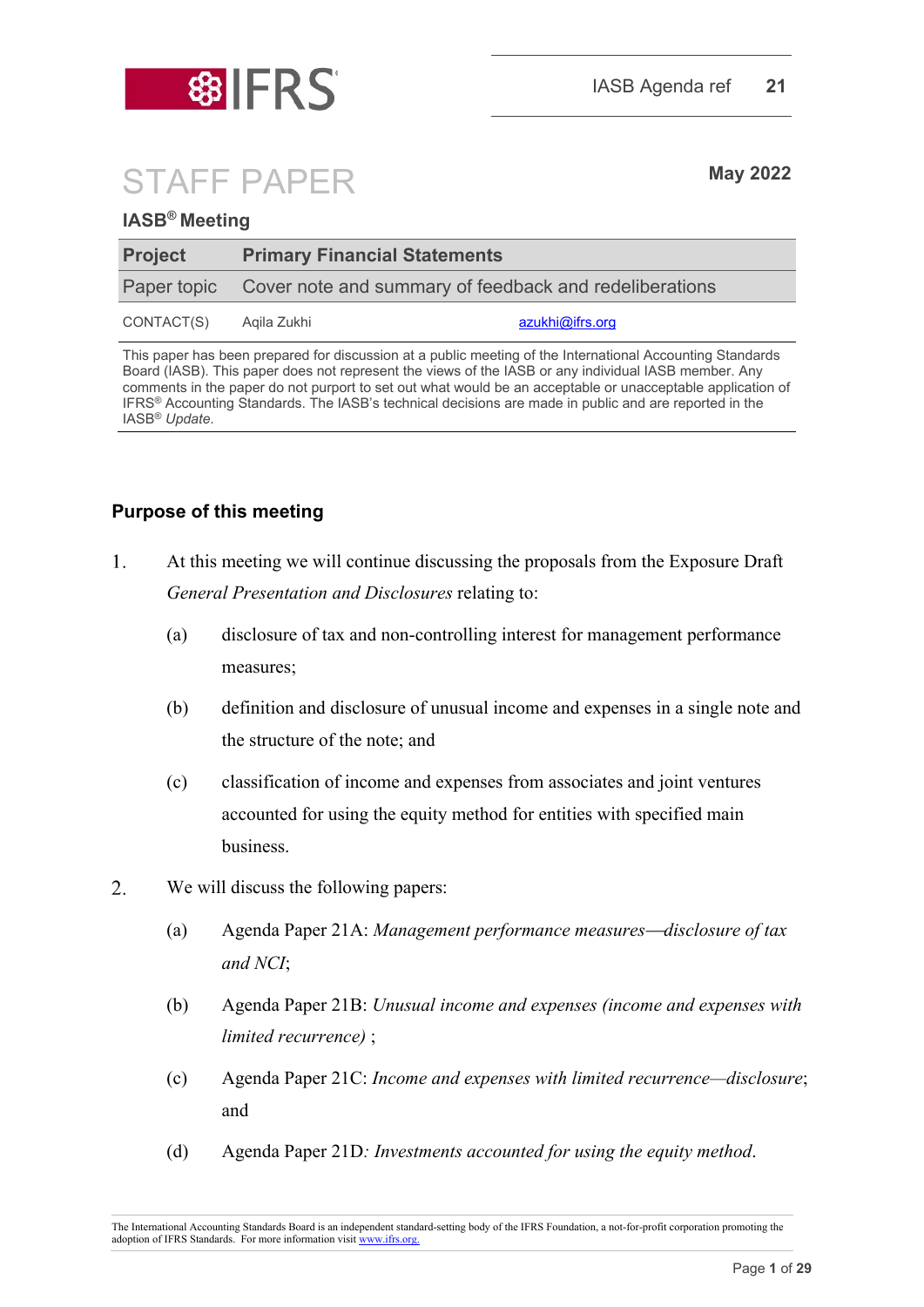#### **IASB Next steps**

- $3<sub>1</sub>$ At future IASB meetings, we will continue redeliberating the project proposals. Over the next few months, we plan to bring the IASB papers discussing a number of project topics, including:
	- (a) further discussion relating to subtotals in the statement of profit or loss and entities with specified main business activities;
	- (b) further discussion relating to unusual income and expenses;
	- (c) further discussion relating to disclosure of information about operating expenses by nature when an entity presents an analysis of expenses by function in the statement of profit or loss; and
	- (d) proposals relating to management performance measures.

## **Summary of proposals discussed and proposals yet to be redeliberated**

 $\overline{4}$ . Appendix A gives an overview of project status, listing the proposals in the Exposure Draft that have been discussed and proposals that are yet to be redeliberated by the IASB.

#### **Summary of proposals and feedback**

 $5<sub>1</sub>$ Appendix B summarises proposals in the Exposure Draft, feedback received and the IASB's tentative decisions made so far. As the IASB redeliberates the proposals, we will be updating Appendix B to include the latest tentative decisions.

# **Diagram summarising the proposals for the structure of the statement of profit or loss**

6. Appendix C provides a diagram summarising the proposals in the Exposure Draft and the changes tentatively agreed by the IASB in the redeliberations to date on the structure of the statement of profit or loss for entities applying the general model.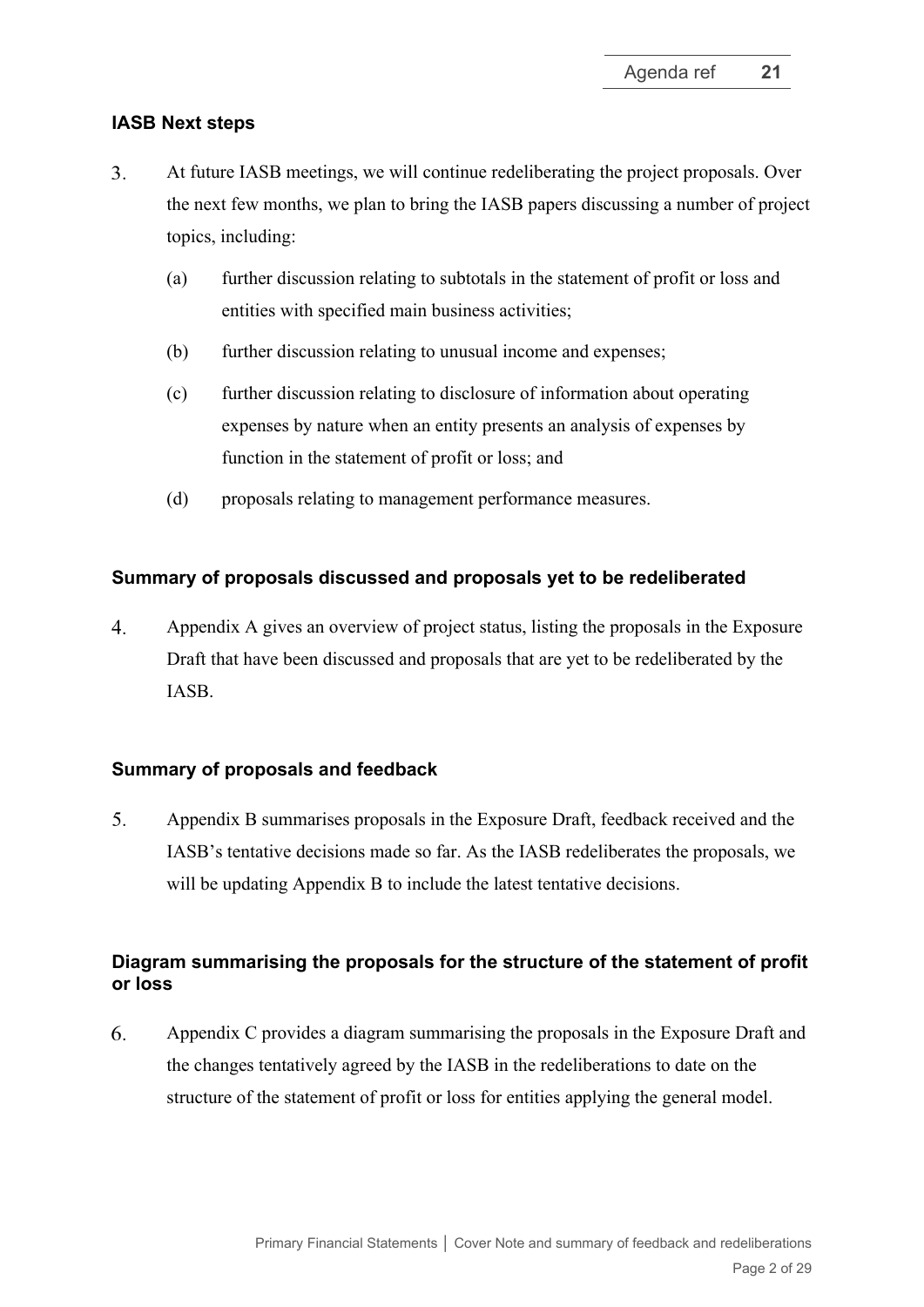# **Appendix A—Project status summary**

| <b>Topic</b>                    | <b>Proposals discussed</b>                                                                                                                                                                                                                                                                                                           | Proposals yet to be redeliberated                                                                                                                                                                                                                                                                                                                              |
|---------------------------------|--------------------------------------------------------------------------------------------------------------------------------------------------------------------------------------------------------------------------------------------------------------------------------------------------------------------------------------|----------------------------------------------------------------------------------------------------------------------------------------------------------------------------------------------------------------------------------------------------------------------------------------------------------------------------------------------------------------|
| Subtotals                       | • Required subtotals<br>• Classification in categories, general model<br>Associates and joint ventures<br>$\bullet$                                                                                                                                                                                                                  | • Remaining issues relating to classification by entities with specified main<br>business activities<br>Remaining issues related to investing and financing categories                                                                                                                                                                                         |
| Management performance measures | • Scope and definition<br>• Disclosure of reconciliation                                                                                                                                                                                                                                                                             | • Disclosure of tax and NCI (see AP21A of this meeting)<br>Changes in management performance measures, use of columns,<br>relationship with segments and other                                                                                                                                                                                                 |
| Disaggregation and other        | • Roles of primary financial statements and notes<br>• General principles of aggregation and disaggregation<br>• Direction for unusual income and expenses<br>• Presentation of operating expenses<br>• Direction for disclosure of operating expenses<br>Statement of cash flows<br>$\bullet$<br>• Disclosure of operating expenses | • Definition of unusual income and expenses, related disclosures (see<br>AP21B and AP21C of this meeting)<br>Remaining issues relating to disclosure of operating expenses<br>Proposals relating to items labelled 'other' and other remaining general<br>disaggregation topics<br>Remaining proposals for statement of cash flows<br>Consequential amendments |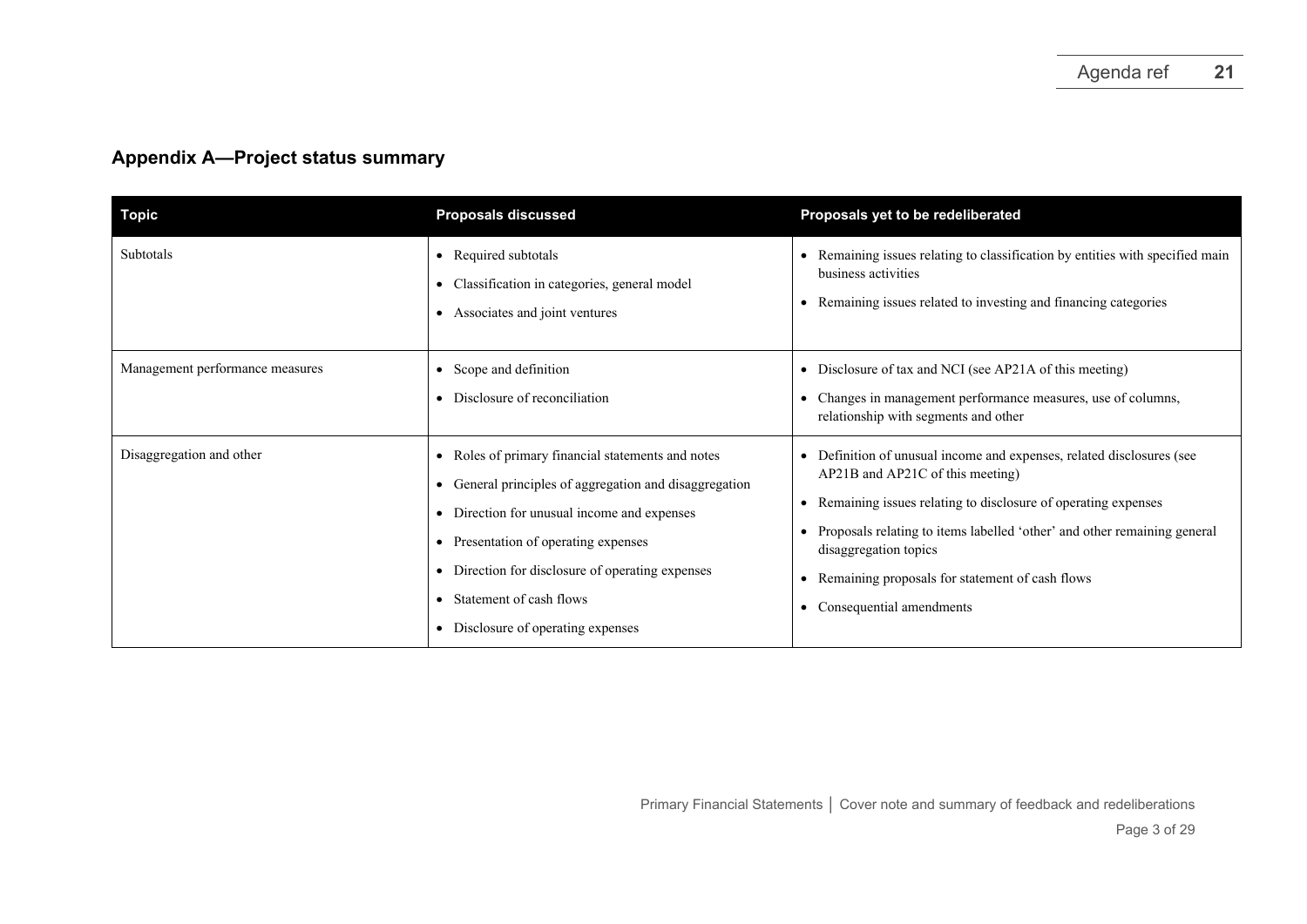# **Appendix B—Summary of proposals, feedback and tentative decisions**

| <b>Topic and ref</b>                                                                                     | <b>Summary of proposals</b>                                                                                                                                                                                                                                                                                     | <b>Summary of feedback</b>                                                                                                                                                                                                                                                                                                                                                                                                                | <b>Tentative decisions</b>                                                                                                                                                                                                                                                                                                                                                                       |
|----------------------------------------------------------------------------------------------------------|-----------------------------------------------------------------------------------------------------------------------------------------------------------------------------------------------------------------------------------------------------------------------------------------------------------------|-------------------------------------------------------------------------------------------------------------------------------------------------------------------------------------------------------------------------------------------------------------------------------------------------------------------------------------------------------------------------------------------------------------------------------------------|--------------------------------------------------------------------------------------------------------------------------------------------------------------------------------------------------------------------------------------------------------------------------------------------------------------------------------------------------------------------------------------------------|
| December<br>2020<br><b>AP21B</b><br><b>Subtotals and</b><br>categories-<br>general<br>model              | <b>Subtotals</b><br>A1. The Exposure Draft proposed that an<br>entity presents the following new<br>subtotals in the statement of profit or loss<br>(paragraph 60 of the Exposure Draft):<br>operating profit or loss (operating profit);<br>a)<br>operating profit or loss and income and<br>b)                | <b>Subtotals</b><br>Most respondents agreed with the proposals to<br><b>B</b> 1.<br>introduce defined subtotals in the statement of<br>profit or loss. They think the proposals have the<br>potential to result in useful information and<br>improve comparability between entities.<br>Many respondents agreed with the proposals to<br><b>B2.</b>                                                                                       | Subtotals-operating profit<br>Confirmed proposals<br>C1.<br>The IASB tentatively confirmed that entities would be<br>required to present an operating profit subtotal in the<br>statement of profit or loss and not to develop a direct<br>definition of operating profit.<br>Subtotals-profit before financing and income tax                                                                   |
| March 2021<br><b>AP21A</b><br><b>Subtotals in</b><br>the statement<br>of profit or<br>loss-<br>operating | expenses from integral associates and<br>joint ventures; and<br>profit or loss before financing and income<br>c)<br>tax.                                                                                                                                                                                        | define the operating category as a residual<br>category. However, some respondents disagreed<br>with defining the operating category as a residual<br>category and preferred a 'positive' or 'direct'<br>definition because they disagreed with the content<br>of operating profit.                                                                                                                                                       | Confirmed proposals<br>C2.<br>The IASB tentatively confirmed to retain the proposal to<br>define the 'profit before financing and income tax' subtotal<br>and require it to be presented in the statement of profit or<br>loss.                                                                                                                                                                  |
| profit<br>May 2021<br><b>AP21A</b><br><b>Subtotals and</b><br>categories-<br>financing<br>category       | <b>Categories</b><br>A2. In applying these proposed new subtotals,<br>an entity would present in the statement of<br>profit or loss income and expenses<br>classified in the following categories<br>(paragraph 45 of the Exposure Draft):<br>operating;<br>a)<br>integral associates and joint ventures;<br>b) | <b>Categories</b><br>Most respondents agreed with the proposals to<br><b>B</b> 3.<br>introduce categories in the statement of profit or<br>loss. They think the proposals have the potential<br>to result in useful information and improve<br>comparability between entities.<br>However, some respondents said additional<br>B4.<br>guidance would be needed to achieve consistent<br>application and comparability, including guidance | <b>Categories</b><br>Confirmed proposals<br>C3.<br>The IASB tentatively confirmed to retain the proposal to<br>introduce separate investing and financing categories in the<br>statement of profit or loss.<br>See below for the confirmed proposals and changes to the<br>C4.<br>proposals related to derivatives and hedging instruments,<br>foreign exchange differences and alignment of the |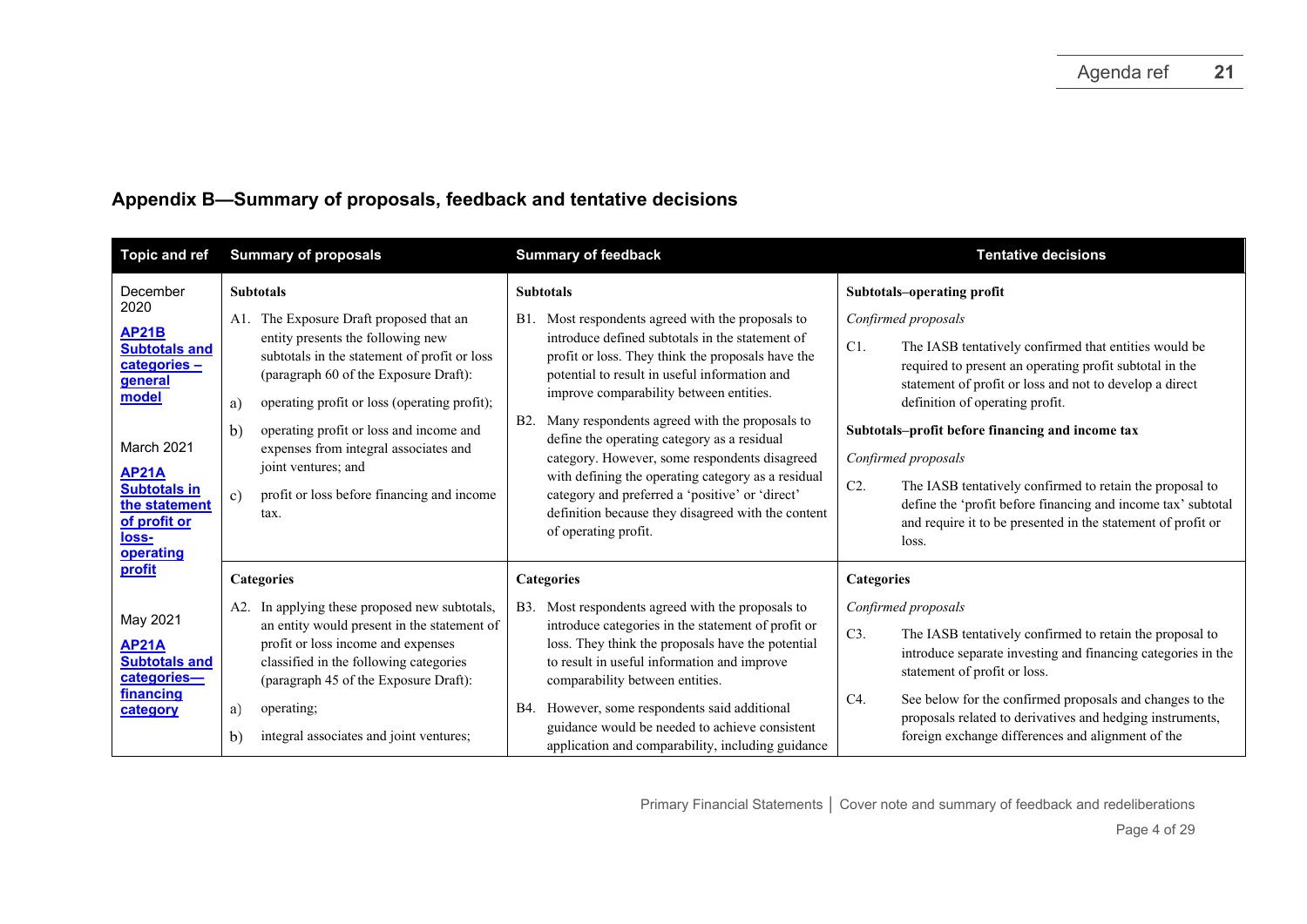<span id="page-4-0"></span>

| <b>Topic and ref</b>                                                                                     | <b>Summary of proposals</b>                                                                                                                                                                                                                                           | <b>Summary of feedback</b>                                                                                                                                                                                                                                            | <b>Tentative decisions</b>                                                                                                                                                                                                                |
|----------------------------------------------------------------------------------------------------------|-----------------------------------------------------------------------------------------------------------------------------------------------------------------------------------------------------------------------------------------------------------------------|-----------------------------------------------------------------------------------------------------------------------------------------------------------------------------------------------------------------------------------------------------------------------|-------------------------------------------------------------------------------------------------------------------------------------------------------------------------------------------------------------------------------------------|
| <b>AP21B</b><br><b>Subtotals and</b>                                                                     | investing; and<br>c)<br>d)<br>financing.                                                                                                                                                                                                                              | on the definitions of the categories and the term<br>'main business activities'.                                                                                                                                                                                      | investing categories in the statement of profit or loss and<br>statement of cash flows.                                                                                                                                                   |
| categories-<br>profit before                                                                             |                                                                                                                                                                                                                                                                       | Many respondents expressed concerns about:<br>B5.                                                                                                                                                                                                                     |                                                                                                                                                                                                                                           |
| financing and<br><b>income tax</b><br><b>July 2021</b>                                                   |                                                                                                                                                                                                                                                                       | the proposed classification of foreign exchange<br>a)<br>differences and of fair value gains and losses on<br>derivatives and hedging instruments-they<br>question whether the benefits of such<br>classification would outweigh the costs; and                       |                                                                                                                                                                                                                                           |
| <b>AP21A</b><br><b>Classification</b><br>of income<br>and expenses<br>in the<br>financing<br>category of |                                                                                                                                                                                                                                                                       | the proposed labels for the categories in the<br>b)<br>statement of profit or loss—they say it is<br>confusing that the labels are similar to the labels<br>of the categories in the statement of cash flows,<br>although the content of the categories is different. |                                                                                                                                                                                                                                           |
| statement of<br>profit or loss                                                                           | <b>Operating category</b>                                                                                                                                                                                                                                             | <b>Operating category</b>                                                                                                                                                                                                                                             | <b>Operating category</b>                                                                                                                                                                                                                 |
| <b>AP21B</b>                                                                                             | A3. The operating category would include                                                                                                                                                                                                                              | Some respondents expressed concerns about<br>B6.                                                                                                                                                                                                                      | Confirmed proposals                                                                                                                                                                                                                       |
| <b>Classification</b><br>of fair value                                                                   | income or expenses not classified in the<br>other categories such as the investing                                                                                                                                                                                    | defining the operating category as a residual<br>category-mainly because they disagree with                                                                                                                                                                           | C5.<br>The IASB tentatively confirmed that:                                                                                                                                                                                               |
| gains or<br>losses on<br>derivatives<br>and hedging<br><b>instruments</b>                                | category or the financing category. In<br>other words, the operating category would<br>be the default category (paragraph 46 of<br>the Exposure Draft). <sup>1</sup>                                                                                                  | including in operating profit some income and<br>expenses that are unusual, volatile or do not arise<br>from an entity's main business activities.                                                                                                                    | these types of income and expenses shall not be classified in the<br>a)<br>operating category: investing, financing, income tax, and<br>discontinued operations.<br>the operating category comprises all income and expenses<br>b)        |
| <b>AP21C</b><br><b>Classification</b><br>of foreign<br>exchange<br>differences in<br>profit or loss      | A4. The Exposure Draft proposed specific<br>requirements for entities with specified<br>main business activities, to ensure that the<br>operating category includes all income<br>and expenses from their main business<br>activities. These requirements and related |                                                                                                                                                                                                                                                                       | arising from an entity's operations, including volatile and<br>unusual income and expenses arising from an entity's<br>operations; and includes, but is not limited to, income and<br>expenses from an entity's main business activities. |

 $1$  Also see paragraphs BC53–BC57 of the Basis for Conclusions on the Exposure Draft.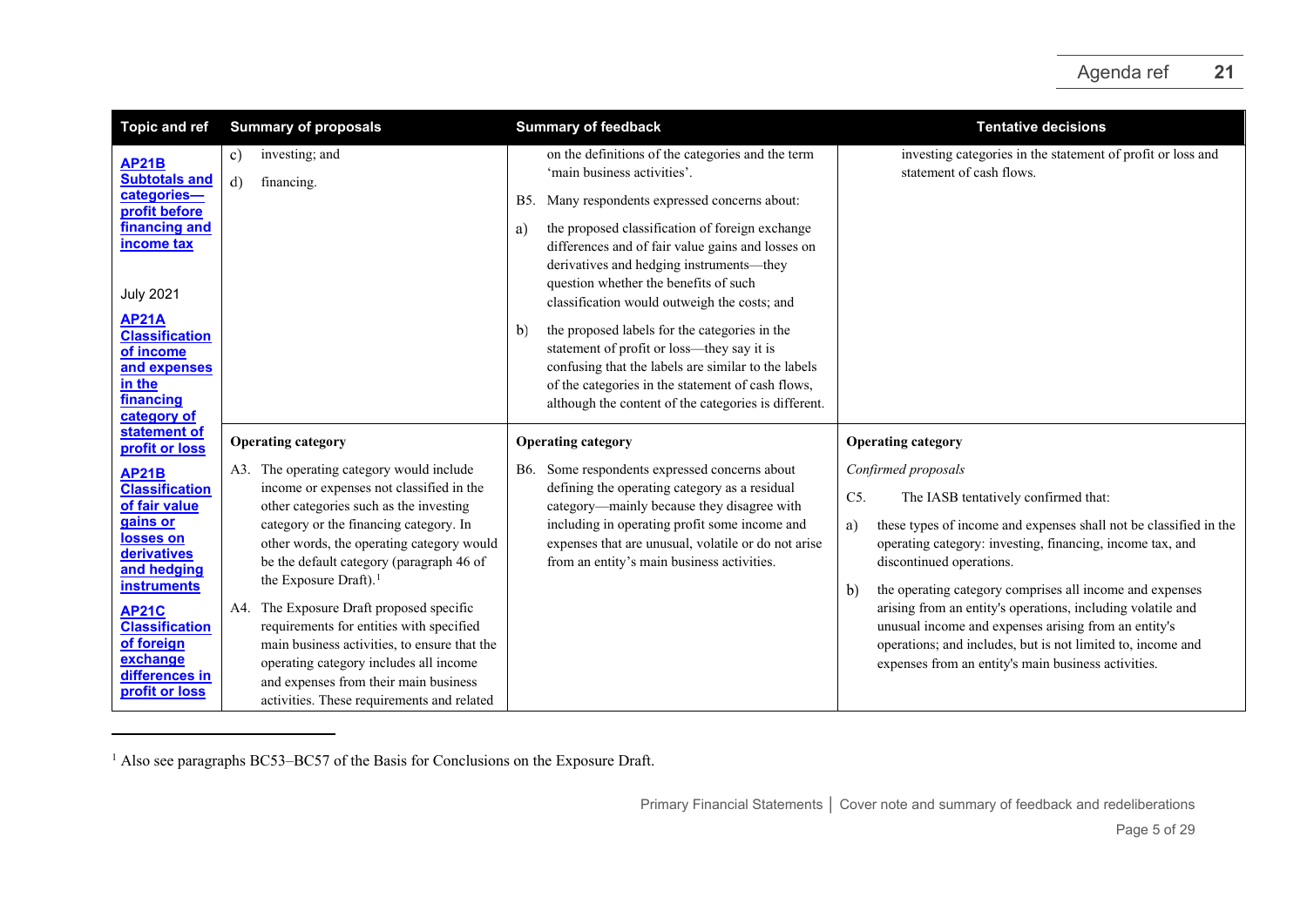<span id="page-5-0"></span>

| <b>Topic and ref</b>                                                                        | <b>Summary of proposals</b>                                                                                                                                                                                                                                                                                                                                                                 | <b>Summary of feedback</b>                                                                                                                                                                                                                                                                                      | <b>Tentative decisions</b>                                                                                                                                                                                                                                                                                                                                                                                                                                                                                                                                                                                                                                                                                                                                                                                                                                                                                                                                                                                                                                                                                       |
|---------------------------------------------------------------------------------------------|---------------------------------------------------------------------------------------------------------------------------------------------------------------------------------------------------------------------------------------------------------------------------------------------------------------------------------------------------------------------------------------------|-----------------------------------------------------------------------------------------------------------------------------------------------------------------------------------------------------------------------------------------------------------------------------------------------------------------|------------------------------------------------------------------------------------------------------------------------------------------------------------------------------------------------------------------------------------------------------------------------------------------------------------------------------------------------------------------------------------------------------------------------------------------------------------------------------------------------------------------------------------------------------------------------------------------------------------------------------------------------------------------------------------------------------------------------------------------------------------------------------------------------------------------------------------------------------------------------------------------------------------------------------------------------------------------------------------------------------------------------------------------------------------------------------------------------------------------|
| December<br>2021                                                                            | feedback are discussed in Agenda Paper<br>21C of the December 2020 IASB<br>meeting.                                                                                                                                                                                                                                                                                                         |                                                                                                                                                                                                                                                                                                                 |                                                                                                                                                                                                                                                                                                                                                                                                                                                                                                                                                                                                                                                                                                                                                                                                                                                                                                                                                                                                                                                                                                                  |
| <b>AP21B</b><br><b>Income and</b><br>expenses<br>classified in<br>the investing<br>category | <b>Investing category</b><br>A5. The investing category would include<br>returns from investments, that is, income<br>and expenses from assets that generate a<br>return individually and largely<br>independently of other resources held by<br>an entity. The investing category would<br>also include related incremental expenses<br>(paragraph 47 of the Exposure Draft). <sup>2</sup> | <b>Investing category</b><br>Many respondents agreed with the proposal for<br>B7.<br>the investing category. However, some<br>respondents said the definition is insufficiently<br>robust.<br>A few respondents expressed concerns about<br>B8.<br>including incremental expenses in the investing<br>category. | <b>Investing category</b><br>Confirmed proposals<br>C6.<br>The IASB tentatively decided:<br>to retain the proposal for entities to classify in the investing<br>a)<br>category income and expenses from assets that generate returns<br>individually and largely independently of other resources held<br>by an entity;<br>to retain the proposed application guidance in the Exposure<br>$\mathbf{b}$<br>Draft; and<br>to retain the label 'investing category' for that category.<br>c)<br>Changes to the proposals<br>C7.<br>The IASB tentatively decided:<br>to add further application guidance stating that income and<br>a)<br>expenses arising from individual assets and disposal groups<br>held for sale and income and expenses arising from business<br>combinations would not be classified in investing category, and<br>negative returns are classified in the same category as positive<br>returns;<br>to classify income and expenses from associates and joint<br>$\mathbf{b}$<br>ventures in the investing category;<br>to remove the discussion of the objective from the requirements<br>c) |
|                                                                                             |                                                                                                                                                                                                                                                                                                                                                                                             |                                                                                                                                                                                                                                                                                                                 | in the Standard and explain in the Basis for Conclusions the                                                                                                                                                                                                                                                                                                                                                                                                                                                                                                                                                                                                                                                                                                                                                                                                                                                                                                                                                                                                                                                     |

<sup>&</sup>lt;sup>2</sup> Also see paragraphs B32–B33 of the Exposure Draft and BC48–BC52 of the Basis for Conclusions on the Exposure Draft.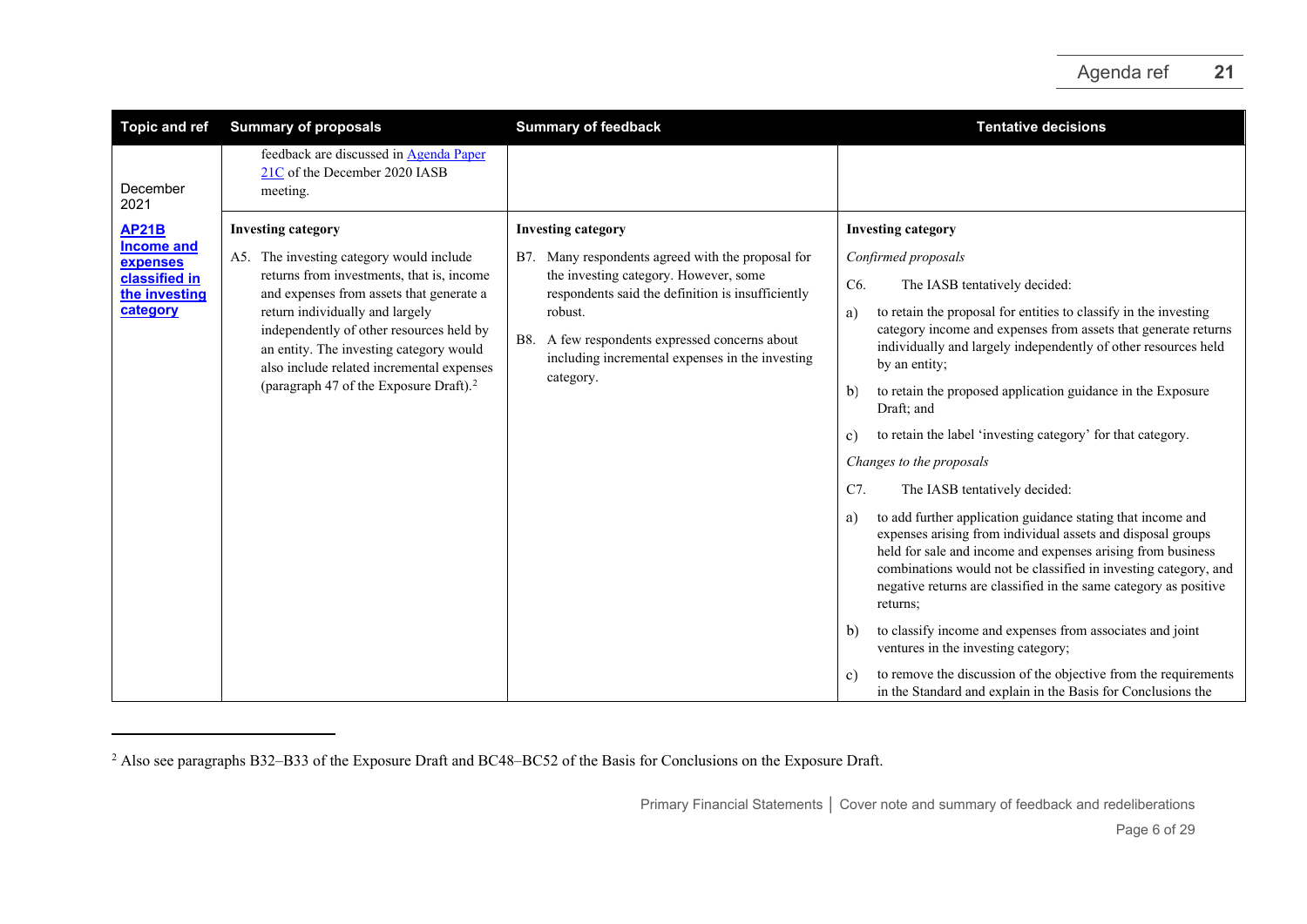<span id="page-6-0"></span>

| <b>Topic and ref</b> | <b>Summary of proposals</b>                                                                                                                                                                                                                                                                                                                                                                     | <b>Summary of feedback</b>                                                                                                                                                                             | <b>Tentative decisions</b>                                                                                                                                                                                                                                                                                                                                                                                                                                                                                                                                                                                                                                                                                                                                                                                                                                                                                                                                                                                                                 |
|----------------------|-------------------------------------------------------------------------------------------------------------------------------------------------------------------------------------------------------------------------------------------------------------------------------------------------------------------------------------------------------------------------------------------------|--------------------------------------------------------------------------------------------------------------------------------------------------------------------------------------------------------|--------------------------------------------------------------------------------------------------------------------------------------------------------------------------------------------------------------------------------------------------------------------------------------------------------------------------------------------------------------------------------------------------------------------------------------------------------------------------------------------------------------------------------------------------------------------------------------------------------------------------------------------------------------------------------------------------------------------------------------------------------------------------------------------------------------------------------------------------------------------------------------------------------------------------------------------------------------------------------------------------------------------------------------------|
|                      |                                                                                                                                                                                                                                                                                                                                                                                                 |                                                                                                                                                                                                        | reasons for including specific items in the investing category;<br>and<br>not to proceed with the proposed use of the defined term<br>d)<br>'income and expenses from investments'.<br>C8.<br>The IASB will discuss other aspects of proposals at a future<br>meeting.                                                                                                                                                                                                                                                                                                                                                                                                                                                                                                                                                                                                                                                                                                                                                                     |
|                      | <b>Financing category</b>                                                                                                                                                                                                                                                                                                                                                                       | <b>Financing category</b>                                                                                                                                                                              | <b>Financing category</b>                                                                                                                                                                                                                                                                                                                                                                                                                                                                                                                                                                                                                                                                                                                                                                                                                                                                                                                                                                                                                  |
|                      | A6. The financing category would include<br>(paragraph 49 of the Exposure Draft): $3$<br>income and expenses from cash and cash<br>a)<br>equivalents;<br>income and expenses on liabilities arising<br>b)<br>from financing activities; and<br>interest income and expenses on other<br>c)<br>liabilities, for example, the unwinding of<br>discounts on pension liabilities and<br>provisions. | Some respondents expressed concerns about the<br>B9.<br>proposed classification of income and expenses<br>from cash and cash equivalents and other<br>investments held as part of treasury activities. | Changes to the proposals<br>C9.<br>The IASB tentatively decided not to proceed with the<br>proposed addition to the definition of 'financing activities'<br>in IAS 7 Statement of Cash Flows.<br>C10.<br>The IASB tentatively decided to require an entity to<br>classify income and expenses from cash and cash<br>equivalents in the investing category rather than the<br>financing category.<br>C <sub>11</sub> .<br>The IASB tentatively decided in relation to the<br>classification in categories of statement of profit or loss to:<br>require an entity to classify in the financing category:<br>a)<br>i) for liabilities that arise from transactions that involve only<br>the raising of finance—all income and expenses;<br>ii) from other liabilities—specified income and expenses (see<br>$C13$ );<br>describe transactions that involve only the raising of finance as<br>b)<br>transactions that involve:<br>the receipt by the entity of cash, a reduction in a financial<br>i)<br>liability or an entity's own equity; |

<sup>&</sup>lt;sup>3</sup> Also see paragraphs B34–B37 of the Exposure Draft and BC33–BC47 of the Basis for Conclusions on the Exposure Draft.

Primary Financial Statements **│** Cover note and summary of feedback and redeliberations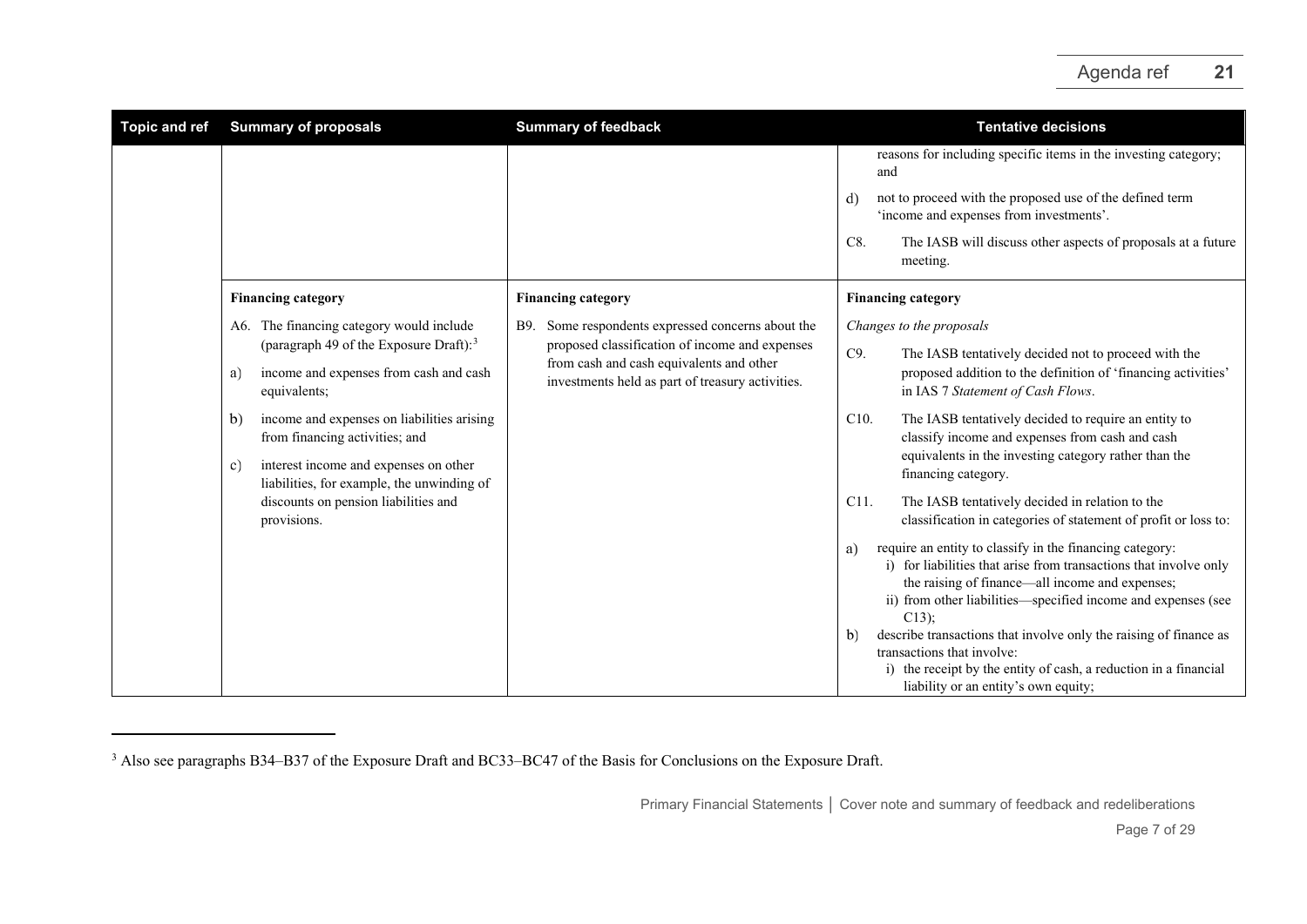<span id="page-7-0"></span>

| <b>Topic and ref</b> | <b>Summary of proposals</b> | <b>Summary of feedback</b> |                   | <b>Tentative decisions</b>                                                                                                                                                                                                                                                                                                                                                                                                                                                                                                                                                                                           |
|----------------------|-----------------------------|----------------------------|-------------------|----------------------------------------------------------------------------------------------------------------------------------------------------------------------------------------------------------------------------------------------------------------------------------------------------------------------------------------------------------------------------------------------------------------------------------------------------------------------------------------------------------------------------------------------------------------------------------------------------------------------|
|                      |                             |                            | c)                | ii) the return by the entity of cash or an entity's own equity;<br>require an entity, in relation to hybrid contracts with host<br>liabilities and embedded derivatives, to classify:<br>i) income and expenses relating to separated host liabilities in<br>the same way as income and expenses on other liabilities;<br>ii) income and expenses relating to separated embedded<br>derivatives in the same way as income and expenses on<br>stand-alone derivatives: and<br>iii) income and expenses related to contracts that are not<br>separated in the same way as income and expenses on<br>other liabilities. |
|                      |                             |                            | C <sub>12</sub> . | In addition, the IASB tentatively decided to develop<br>disclosure requirements for the situation in which an entity<br>designates an entire hybrid contract as at fair value through<br>profit or loss and as a result does not separate from the host<br>financial liability an embedded derivative that is otherwise<br>required to be separated by IFRS 9 Financial Instruments.<br>The objective of these disclosure requirements would be to<br>give users of financial statements information about when<br>the use of the fair value option changes the classification of<br>income and expenses.            |
|                      |                             |                            | C13.              | For liabilities that arise from transactions that do not<br>involve only the raising of finance, except some such<br>liabilities specified by the IASB, the IASB tentatively<br>decided to require an entity to classify in the financing<br>category of the statement of profit or loss interest expense<br>and the effect of changes in interest rates, when such<br>amounts are identified applying the requirements of IFRS<br>Accounting Standards.                                                                                                                                                             |
|                      |                             |                            | C14.              | The IASB specified that this tentative decision does not<br>apply to liabilities that arise from transactions that do not<br>involve only the raising of finance and that:                                                                                                                                                                                                                                                                                                                                                                                                                                           |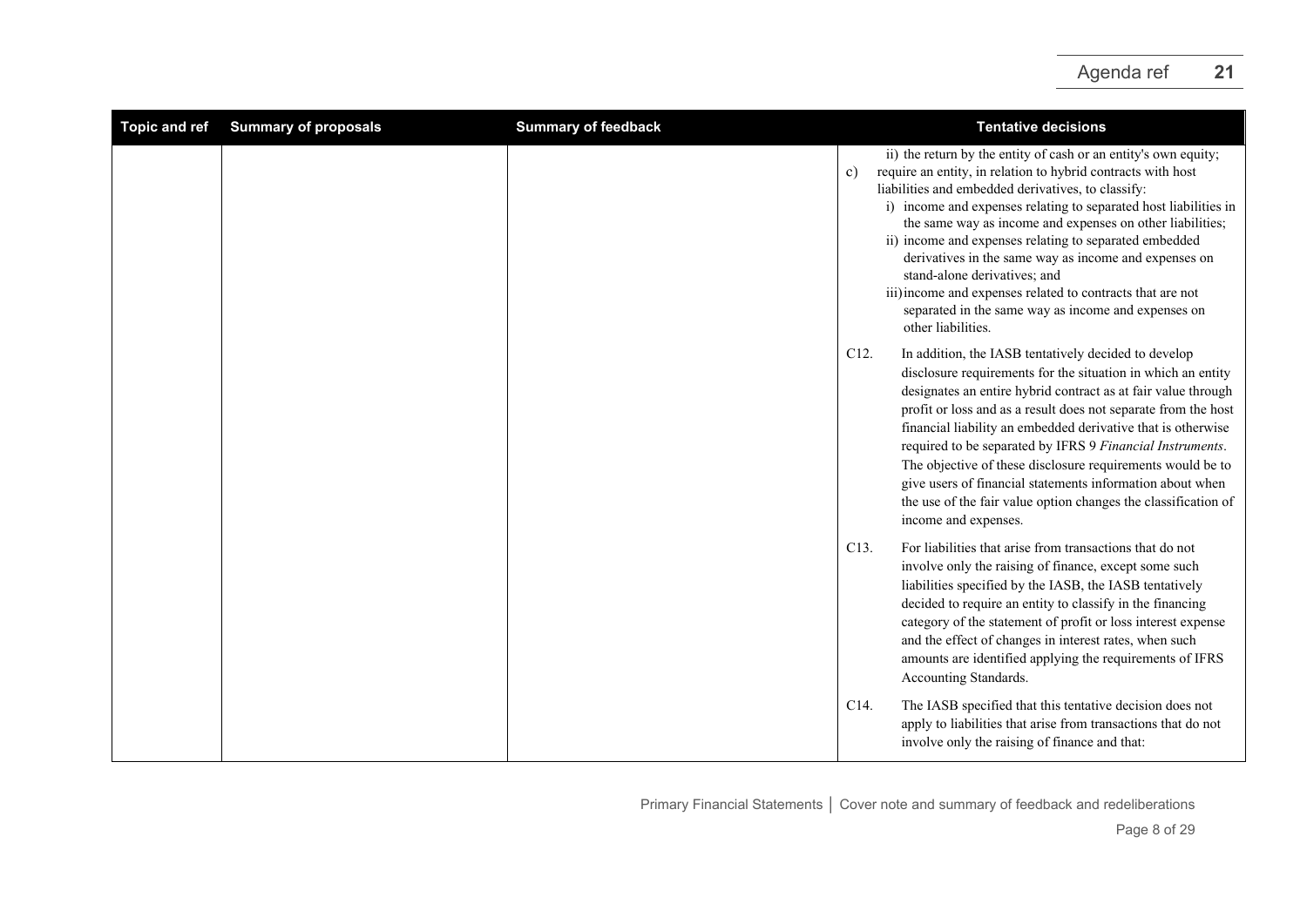| <b>Topic and ref</b> | <b>Summary of proposals</b>                                                                                  | <b>Summary of feedback</b>                                                                                                                                                                                                                                                              | <b>Tentative decisions</b>                                                                                                                                                                                                                                                                                                                                             |
|----------------------|--------------------------------------------------------------------------------------------------------------|-----------------------------------------------------------------------------------------------------------------------------------------------------------------------------------------------------------------------------------------------------------------------------------------|------------------------------------------------------------------------------------------------------------------------------------------------------------------------------------------------------------------------------------------------------------------------------------------------------------------------------------------------------------------------|
|                      |                                                                                                              |                                                                                                                                                                                                                                                                                         | are hybrid contracts in the scope of IFRS 9 measured at<br>a)<br>amortised cost; and                                                                                                                                                                                                                                                                                   |
|                      |                                                                                                              |                                                                                                                                                                                                                                                                                         | include an embedded derivative the economic characteristics<br>b)<br>and risks of which are closely related to the economic<br>characteristics and risks of the host contract.                                                                                                                                                                                         |
|                      |                                                                                                              |                                                                                                                                                                                                                                                                                         | In relation to these specified liabilities, the IASB decided to<br>C <sub>15</sub> .<br>explore an approach that would classify all income and<br>expenses in the financing category of the statement of<br>profit or loss.                                                                                                                                            |
|                      | Derivatives and hedging instruments                                                                          | Derivatives and hedging instruments and foreign                                                                                                                                                                                                                                         | Derivatives and hedging instruments                                                                                                                                                                                                                                                                                                                                    |
|                      | A7. The IASB's proposals for the                                                                             | exchange differences                                                                                                                                                                                                                                                                    | Confirmed proposals                                                                                                                                                                                                                                                                                                                                                    |
|                      | classification of gains or losses on<br>derivatives and hedging instruments can<br>be summarised as follows: | B10. Many respondents expressed concerns about the<br>proposed classification of foreign exchange<br>differences and of fair value gains and losses on<br>derivatives and hedging instruments-they<br>question whether the benefits of such<br>classification would outweigh the costs. | C16.<br>The IASB tentatively confirmed that fair value gains or<br>losses on financial instruments used for risk management<br>that are designated or used for risk management but are not<br>designated as hedging instruments should be classified in<br>the category affected by the risk the entity manages, except<br>when doing so would involve:                |
|                      |                                                                                                              |                                                                                                                                                                                                                                                                                         | grossing up of fair value gains or losses (derivatives designated<br>a)<br>as hedging instruments); or                                                                                                                                                                                                                                                                 |
|                      |                                                                                                              |                                                                                                                                                                                                                                                                                         | undue cost or effort (derivatives not designated as hedging<br>b)<br>instruments).                                                                                                                                                                                                                                                                                     |
|                      |                                                                                                              |                                                                                                                                                                                                                                                                                         | Changes to the proposals                                                                                                                                                                                                                                                                                                                                               |
|                      |                                                                                                              |                                                                                                                                                                                                                                                                                         | C17.<br>The IASB tentatively decided in cases where classifying<br>fair value gains or losses in the category of the statement of<br>profit or loss affected by the risk the entity manages<br>involves grossing up of fair value gains or losses<br>(derivatives designated as hedging instruments) or undue<br>cost or effort (derivatives not designated as hedging |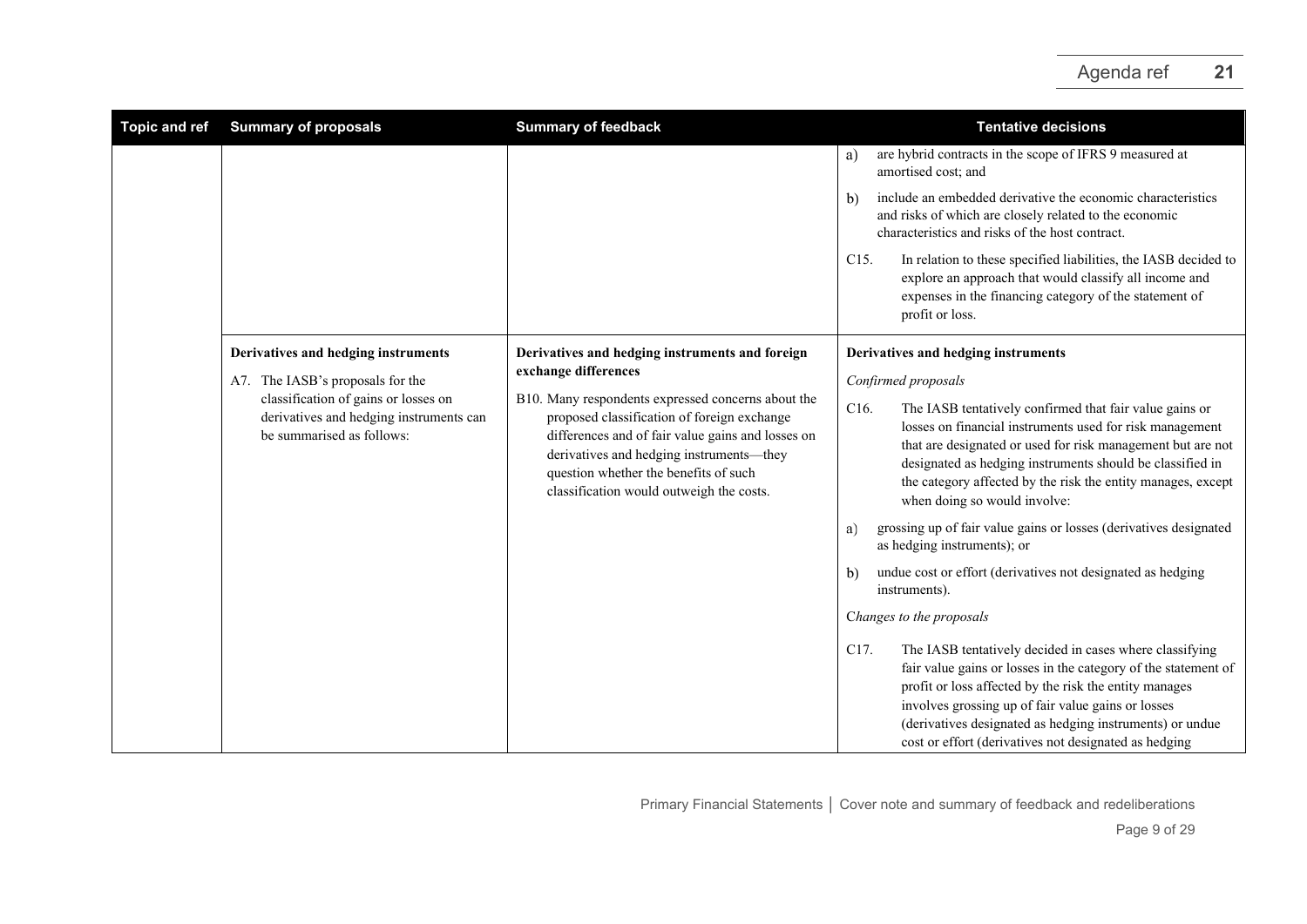| <b>Topic and ref</b> | <b>Summary of proposals</b>                                                                                                                                                            |                                                                                                                                                                                                                                                                                                                                                                                                                                                                                                                                                                                                                                                                                                                                                                                                                                | <b>Summary of feedback</b> | <b>Tentative decisions</b>                                                                                                                                                                                                                                                                                                                                                                                                                                                                                                                                                                                                                                                                                                                                                                                                                                                                                                                                                                                                                                                                                 |
|----------------------|----------------------------------------------------------------------------------------------------------------------------------------------------------------------------------------|--------------------------------------------------------------------------------------------------------------------------------------------------------------------------------------------------------------------------------------------------------------------------------------------------------------------------------------------------------------------------------------------------------------------------------------------------------------------------------------------------------------------------------------------------------------------------------------------------------------------------------------------------------------------------------------------------------------------------------------------------------------------------------------------------------------------------------|----------------------------|------------------------------------------------------------------------------------------------------------------------------------------------------------------------------------------------------------------------------------------------------------------------------------------------------------------------------------------------------------------------------------------------------------------------------------------------------------------------------------------------------------------------------------------------------------------------------------------------------------------------------------------------------------------------------------------------------------------------------------------------------------------------------------------------------------------------------------------------------------------------------------------------------------------------------------------------------------------------------------------------------------------------------------------------------------------------------------------------------------|
|                      |                                                                                                                                                                                        | Gains or losses on:<br>Non-<br>Derivatives                                                                                                                                                                                                                                                                                                                                                                                                                                                                                                                                                                                                                                                                                                                                                                                     |                            | instruments) an entity would classify all fair value gains or<br>losses in the operating category.                                                                                                                                                                                                                                                                                                                                                                                                                                                                                                                                                                                                                                                                                                                                                                                                                                                                                                                                                                                                         |
|                      | <b>Used</b> for<br>Hedging<br>risk<br>instruments<br>management<br>Not<br>designated<br>in hedging<br>relationships<br>Not used for risk<br>management<br>Foreign exchange differences | derivative<br>financial<br>instruments<br>Classify in the category affected by<br>the risk the entity manages, except<br>when it would involve grossing up<br>gains or losses-then classify in the<br>investing category.<br>Apply the<br>Apply<br>classification<br>requirements<br>for<br>requirements for<br>classification<br>hedging instruments<br>except if such<br>in paragraphs<br>45-55 of the<br>classification would<br>involve undue cost<br>Exposure<br>or effort-then<br>Draft.<br>classify in the<br>investing category.<br>Not relevant<br>Classify in the<br>investing category,<br>for this paper<br>except when used in<br>the course of a main<br>business activity-<br>then classify in the<br>operating category<br>A8. The IASB proposes that an entity shall<br>classify foreign exchange differences |                            | C18.<br>The IASB tentatively decided to require an entity to<br>classify fair value gains or losses on derivatives not used<br>for risk management in the operating category, unless a<br>derivative relates to financing activities and is not used in<br>the course of the entity's main business activities. In such<br>cases, an entity classifies all fair value gains or losses on<br>the derivative in the financing category.<br>Foreign exchange differences<br>Confirmed proposals<br>C19.<br>The IASB tentatively confirmed to require an entity to<br>classify foreign exchange differences included in the<br>statement of profit or loss in the same category of the<br>statement of profit or loss as the income and expenses from<br>the items that gave rise to the foreign exchange differences,<br>except when doing so would involve undue cost or effort.<br>Changes to the proposals<br>C20.<br>The IASB tentatively decided in cases that involve undue<br>cost or effort in classifying the items, an entity would<br>classify the foreign exchange differences on the item in the |
|                      | exchange differences.                                                                                                                                                                  | included in profit or loss in the same<br>category of the statement of profit or loss<br>as the income and expenses from the<br>items that gave rise to the foreign                                                                                                                                                                                                                                                                                                                                                                                                                                                                                                                                                                                                                                                            |                            | operating category.                                                                                                                                                                                                                                                                                                                                                                                                                                                                                                                                                                                                                                                                                                                                                                                                                                                                                                                                                                                                                                                                                        |
| December<br>2020     | A9. In addition to the general model, the                                                                                                                                              | Exposure Draft proposed specific<br>requirements for entities with specified                                                                                                                                                                                                                                                                                                                                                                                                                                                                                                                                                                                                                                                                                                                                                   | <b>Operating category</b>  | <b>Main business activities</b><br>Changes to the proposals                                                                                                                                                                                                                                                                                                                                                                                                                                                                                                                                                                                                                                                                                                                                                                                                                                                                                                                                                                                                                                                |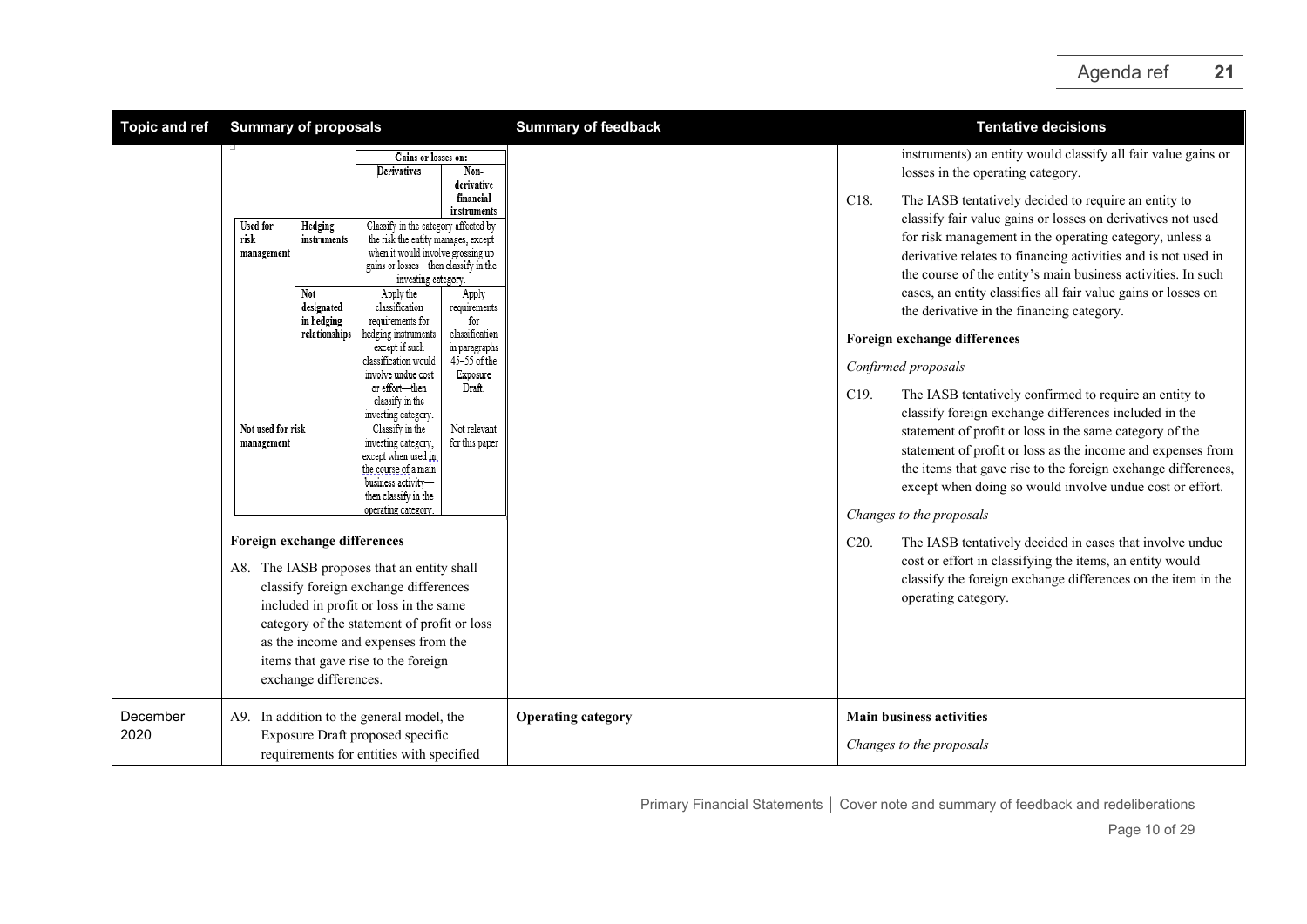<span id="page-10-1"></span><span id="page-10-0"></span>

| <b>Topic and ref</b>                                                                                                                                                                                                                                                         | <b>Summary of proposals</b>                                                                                                                                                                                                                                                                                                                                                                                                                                                                                                                                                                                                                                                                                                                                                                                                                                                                                                                                                                                                                                                                                                                                                         | <b>Summary of feedback</b>                                                                                                                                                                                                                                                                                                                                                                                                                                                                                                                                                                                                                                                                                                                                                                                                                                                                                                                                                                                                                                                                                             | <b>Tentative decisions</b>                                                                                                                                                                                                                                                                                                                                                                                                                                                                                                                                                                                                                                                                                                                                                                                                                                                                                                                                                                                                                                                                                                                                                                                                                                                                                                                                                                                                                                                                                  |
|------------------------------------------------------------------------------------------------------------------------------------------------------------------------------------------------------------------------------------------------------------------------------|-------------------------------------------------------------------------------------------------------------------------------------------------------------------------------------------------------------------------------------------------------------------------------------------------------------------------------------------------------------------------------------------------------------------------------------------------------------------------------------------------------------------------------------------------------------------------------------------------------------------------------------------------------------------------------------------------------------------------------------------------------------------------------------------------------------------------------------------------------------------------------------------------------------------------------------------------------------------------------------------------------------------------------------------------------------------------------------------------------------------------------------------------------------------------------------|------------------------------------------------------------------------------------------------------------------------------------------------------------------------------------------------------------------------------------------------------------------------------------------------------------------------------------------------------------------------------------------------------------------------------------------------------------------------------------------------------------------------------------------------------------------------------------------------------------------------------------------------------------------------------------------------------------------------------------------------------------------------------------------------------------------------------------------------------------------------------------------------------------------------------------------------------------------------------------------------------------------------------------------------------------------------------------------------------------------------|-------------------------------------------------------------------------------------------------------------------------------------------------------------------------------------------------------------------------------------------------------------------------------------------------------------------------------------------------------------------------------------------------------------------------------------------------------------------------------------------------------------------------------------------------------------------------------------------------------------------------------------------------------------------------------------------------------------------------------------------------------------------------------------------------------------------------------------------------------------------------------------------------------------------------------------------------------------------------------------------------------------------------------------------------------------------------------------------------------------------------------------------------------------------------------------------------------------------------------------------------------------------------------------------------------------------------------------------------------------------------------------------------------------------------------------------------------------------------------------------------------------|
| <b>AP21C</b><br><b>Subtotals and</b><br>categories-<br>entities with<br>particular<br>main<br><b>business</b><br><b>activities</b><br>March 2022<br><b>AP21A</b><br><b>Entities with</b><br>specified<br>main<br><b>business</b><br>activities -<br>general<br><b>issues</b> | main business activities to ensure that the<br>operating category includes all income<br>and expenses from their main business<br>activities. The Exposure Draft proposed<br>that the operating category would include:<br>income and expenses from investments<br>a)<br>made in the course of an entity's main<br>business activities (paragraph 48 of the<br>Exposure Draft). For example, this<br>proposal would apply to insurers and<br>investment entities. An entity would<br>assess on an asset-by-asset basis whether<br>investments are made in the course of its<br>main business activities. <sup>4</sup><br>b)<br>some or all income and expenses from<br>financing activities and income and<br>expenses from cash and cash equivalents<br>if the entity provides financing to<br>customers as a main business activity<br>(paragraph 51 of the Exposure Draft). For<br>example, this proposal would apply to<br>banks and entities that provide financing<br>to customers purchasing their products.<br>The choice of whether some or all such<br>income and expenses is included in the<br>operating category would be an<br>accounting policy choice. <sup>5</sup> | B11. Most respondents agreed with the proposals to<br>require entities to classify in the operating<br>category:<br>income and expenses from investments made in<br>a)<br>the course of an entity's main business activities;<br>and<br>b)<br>income and expenses from financing activities<br>and income and expenses from cash and cash<br>equivalents if the entity provides financing to<br>customers as a main business activity.<br><b>Main business activities</b><br>B12. However, many respondents said additional<br>guidance would be needed to achieve consistent<br>application and comparability, including guidance<br>on the terms 'main business activities' and 'in the<br>course of main business activities'.<br><b>Accounting policy choice</b><br>B13. Many respondents disagreed with the proposed<br>accounting policy choice for entities that provide<br>financing to customers as a main business<br>activity. Some respondents suggest that, to<br>improve comparability between entities, the<br>accounting policy choice should be restricted or<br>replaced with a practical expedient. | The IASB tentatively decided to provide additional<br>C21.<br>guidance by clarifying that:<br>the role of main business activities is limited to assessing<br>a)<br>whether an entity invests in the course of main business<br>activities or provides financing to customers as a main business<br>activity. The assessment is performed at the reporting-entity<br>level. Any changes in the outcome of the assessment should be<br>applied prospectively with disclosure of:<br>i) the fact that there has been a change; and<br>ii) information about the effect of the change that would allow<br>users to perform trend analysis on operating profit;<br>investing in the course of its main business activities or<br>b)<br>providing financing to customers as a main business activity is<br>a matter of fact and not an assertion. An entity will need to use<br>its judgement in assessing whether it invests in the course of its<br>main business activities or provides financing to customers as a<br>main business activity. The assessment should be based on<br>observable evidence to the extent available. Examples of<br>observable evidence include:<br>iii) operating performance measures used in public<br>communications; and<br>iv) information about segments, if an entity applies IFRS 8<br><b>Operating Segments.</b><br>examples of important indicators of operating performance for<br>$\mathbf{c}$<br>entities with specified main business activities are the specified |

<sup>4</sup> Also see paragraphs B27 of the Exposure Draft and BC58–BC61 of the Basis for Conclusions on the Exposure Draft.

<sup>&</sup>lt;sup>5</sup> Also see paragraphs B28–B29 of the Exposure Draft and BC62–BC69 of the Basis for Conclusions on the Exposure Draft.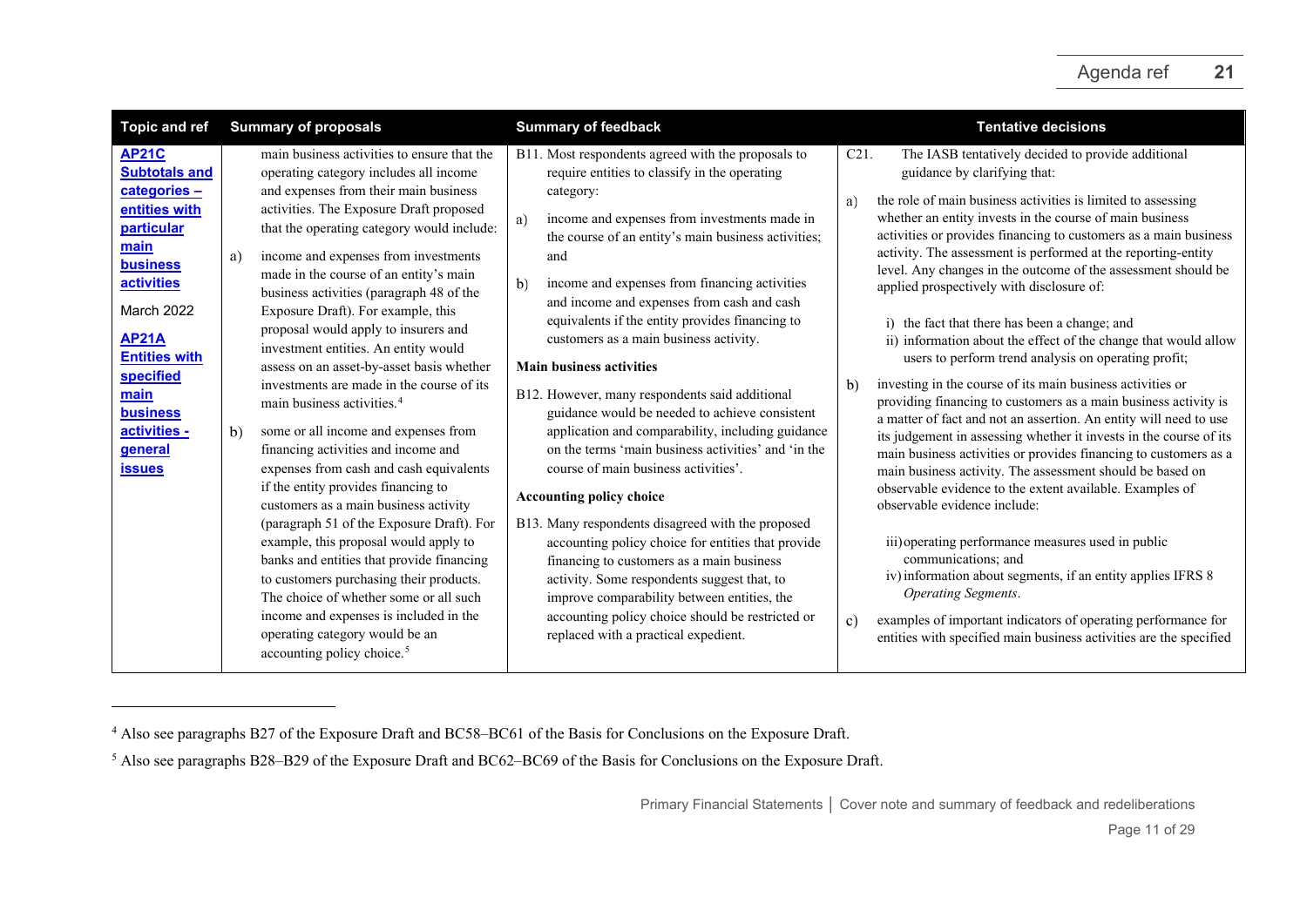<span id="page-11-2"></span><span id="page-11-1"></span><span id="page-11-0"></span>

| Topic and ref                                                                                                                            | <b>Summary of proposals</b>                                                                                                                                                                                                                                                                                                                                                                                                                                                                                                                                                                                                                                                                                | <b>Summary of feedback</b>                                                                                                                                                                                                                                                                                                                                                                                                                                                              | <b>Tentative decisions</b>                                                                                                                                                                                                                                                           |  |
|------------------------------------------------------------------------------------------------------------------------------------------|------------------------------------------------------------------------------------------------------------------------------------------------------------------------------------------------------------------------------------------------------------------------------------------------------------------------------------------------------------------------------------------------------------------------------------------------------------------------------------------------------------------------------------------------------------------------------------------------------------------------------------------------------------------------------------------------------------|-----------------------------------------------------------------------------------------------------------------------------------------------------------------------------------------------------------------------------------------------------------------------------------------------------------------------------------------------------------------------------------------------------------------------------------------------------------------------------------------|--------------------------------------------------------------------------------------------------------------------------------------------------------------------------------------------------------------------------------------------------------------------------------------|--|
|                                                                                                                                          | income and expenses from cash and cash<br>c)<br>equivalents if the entity, in the course of<br>its main business activities, invests in<br>financial assets that generate a return<br>individually and largely independently of<br>other resources held by the entity<br>(paragraph $52(a)$ of the Exposure Draft). <sup>6</sup><br>income and expenses on liabilities arising<br>d)<br>from issued investment contracts with<br>participation features recognised applying<br>IFRS 9 Financial Instruments (paragraph<br>52(b) of the Exposure Draft). <sup>7</sup><br>insurance finance income and expenses<br>e)<br>included in profit or loss (paragraph 52(c)<br>of the Exposure Draft). <sup>8</sup> |                                                                                                                                                                                                                                                                                                                                                                                                                                                                                         | subtotals similar to gross profit in paragraph B78 of the<br>Exposure Draft.<br>C22.<br>The IASB will continue to discuss these proposals at the<br>April 2022 meeting.                                                                                                              |  |
| December<br>2020<br><b>AP21D</b><br><b>Subtotals and</b><br>categories -<br><b>Integral and</b><br>non-integral<br>associates<br>and JVs | A10. The Exposure Draft proposed to require<br>an entity to classify its equity-accounted<br>associates and joint ventures as either<br>integral or non-integral to the entity's<br>main business activities, and proposed<br>definitions of integral and non-integral<br>associates and joint ventures. The<br>Exposure Draft also proposed to require<br>an entity to provide information about<br>integral associates and joint ventures                                                                                                                                                                                                                                                                | B14. Respondents expressed diverse opinions across<br>various aspects of the proposals in the Exposure<br>Draft. Many respondents did not express an<br>overall view, commenting instead on specific<br>aspects of the proposals. However, of those that<br>expressed an overall view, more disagreed with<br>the proposals than agreed.<br>B15. Most respondents highlighted concerns with the<br>proposals. These respondents included<br>respondents that agreed with the proposals, | Confirmed proposals<br>C23.<br>The IASB tentatively confirmed to require an entity to<br>classify income and expenses from equity-accounted<br>associates and joint ventures outside the operating category.<br>Changes to the proposals<br>$C24$ .<br>The IASB tentatively decided: |  |

<sup>6</sup> Also see paragraphs B30 of the Exposure Draft and BC70–BC72 of the Basis for Conclusions on the Exposure Draft.

<sup>7</sup> Also see paragraphs BC74–BC76 of the Basis for Conclusions on the Exposure Draft.

<sup>&</sup>lt;sup>8</sup> Also see paragraphs BC73 of the Basis for Conclusions on the Exposure Draft.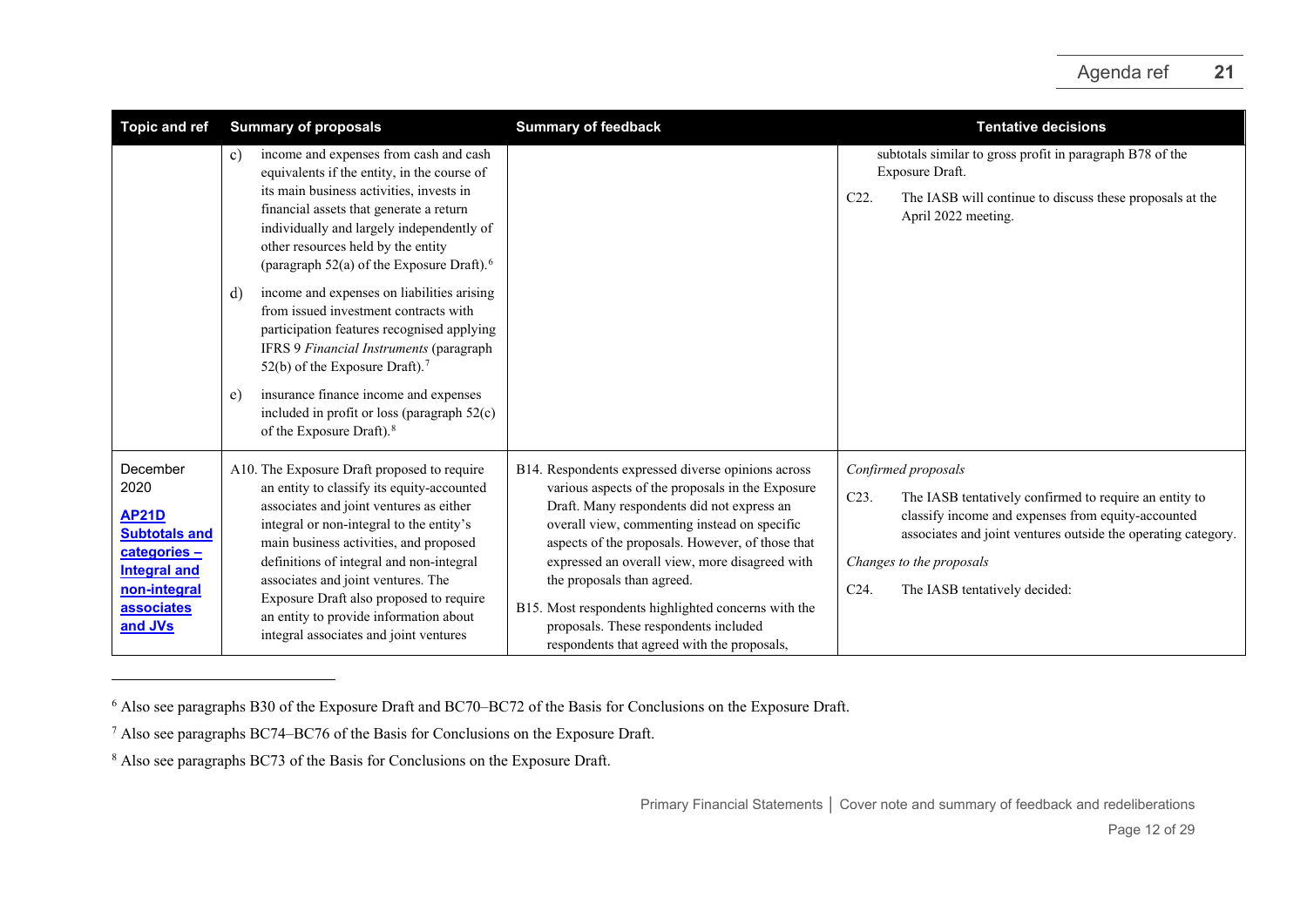| <b>Topic and ref</b>                                                                                                                     | <b>Summary of proposals</b>                                                                                                                                                                                                                                                                                                                                                                                                                                                                                                                                                                                                                                                                                                                                                                                       | <b>Summary of feedback</b>                                                                                                                                                                                                                                                                                                                                                                                                                                                                                                                                                                                                                                                                                                                                                             | <b>Tentative decisions</b>                                                                                                                                                                                                                                                                                                                                                                                                                                                                                                                                                                                                                                                                                                                                                   |
|------------------------------------------------------------------------------------------------------------------------------------------|-------------------------------------------------------------------------------------------------------------------------------------------------------------------------------------------------------------------------------------------------------------------------------------------------------------------------------------------------------------------------------------------------------------------------------------------------------------------------------------------------------------------------------------------------------------------------------------------------------------------------------------------------------------------------------------------------------------------------------------------------------------------------------------------------------------------|----------------------------------------------------------------------------------------------------------------------------------------------------------------------------------------------------------------------------------------------------------------------------------------------------------------------------------------------------------------------------------------------------------------------------------------------------------------------------------------------------------------------------------------------------------------------------------------------------------------------------------------------------------------------------------------------------------------------------------------------------------------------------------------|------------------------------------------------------------------------------------------------------------------------------------------------------------------------------------------------------------------------------------------------------------------------------------------------------------------------------------------------------------------------------------------------------------------------------------------------------------------------------------------------------------------------------------------------------------------------------------------------------------------------------------------------------------------------------------------------------------------------------------------------------------------------------|
| October 2021<br><b>AP21A</b><br><b>Associates</b>                                                                                        | separately from that for non-integral<br>associates and joint ventures. The<br>Exposure Draft proposed that an entity<br>would be required to:                                                                                                                                                                                                                                                                                                                                                                                                                                                                                                                                                                                                                                                                    | respondents that disagreed and respondents that<br>did not express an overall view. Their concerns<br>relate to:                                                                                                                                                                                                                                                                                                                                                                                                                                                                                                                                                                                                                                                                       | not to proceed with the proposal to require an entity to present<br>a)<br>the subtotal 'operating profit or loss and income and expenses<br>from integral associates and joint ventures'; and                                                                                                                                                                                                                                                                                                                                                                                                                                                                                                                                                                                |
| and joint<br>ventures<br>December<br>2021<br><b>AP21B</b><br><b>Income and</b><br>expenses<br>classified in<br>the investing<br>category | classify, in the 'integral associates and<br>a)<br>joint ventures' category of the statement<br>of profit or loss, income and expenses<br>from integral associates and joint<br>ventures, and present a subtotal for<br>'operating profit or loss and income and<br>expenses from integral associates and<br>joint ventures' (paragraphs 53 and 60(b)<br>of the Exposure Draft);<br>b)<br>present, in each of the categories of the<br>statement of comprehensive income, the<br>share of other comprehensive income of<br>integral associates and joint ventures<br>separately from non-integral associates<br>and joint ventures (paragraph $75(a)$ of the<br>Exposure Draft);<br>present, in the statement of financial<br>c)<br>position, investments in integral<br>associates and joint ventures separately | the proposal to identify separately integral<br>a)<br>associates and joint ventures;<br>b)<br>the proposed definition of integral and non-<br>integral associates and joint ventures; and<br>the separate presentation of amounts relating to<br>c)<br>these investments in the primary financial<br>statements.<br>B16. Overall, there is not much support among<br>stakeholders for the proposals. Both preparers and<br>users generally disagreed with the proposals.<br>However, most users agreed with one aspect of<br>the proposal, the exclusion from operating profit<br>of the share of profit or loss from equity-<br>accounted associates and joint ventures.<br>B17. Feedback from fieldwork identified many<br>practical difficulties with the proposed<br>requirements. | not to proceed with the proposal to require an entity to identify<br>b)<br>and present income and expenses from integral associates and<br>joint ventures separately from income and expenses from non-<br>integral associates and joint ventures.<br>C <sub>25</sub> .<br>The IASB also tentatively decided to require an entity to<br>include income and expenses from equity-accounted<br>associates and joint ventures in the statement of profit or<br>loss:<br>after operating profit and before the subtotal profit before<br>a)<br>financing and income taxes;<br>in the investing category (see 'Investing category' above); and<br>b)<br>not to specify that such income and expenses should be<br>$\mathbf{c}$ )<br>presented immediately after operating profit. |
|                                                                                                                                          | from investments in non-integral<br>associates and joint ventures (paragraphs<br>82(g)-82(h) of the Exposure Draft); and<br>disclose, in the notes, information<br>d)<br>required by paragraph 20 of IFRS 12<br>Disclosure of Interests in Other Entities<br>for integral associates and joint ventures<br>separately from non-integral associates                                                                                                                                                                                                                                                                                                                                                                                                                                                                |                                                                                                                                                                                                                                                                                                                                                                                                                                                                                                                                                                                                                                                                                                                                                                                        |                                                                                                                                                                                                                                                                                                                                                                                                                                                                                                                                                                                                                                                                                                                                                                              |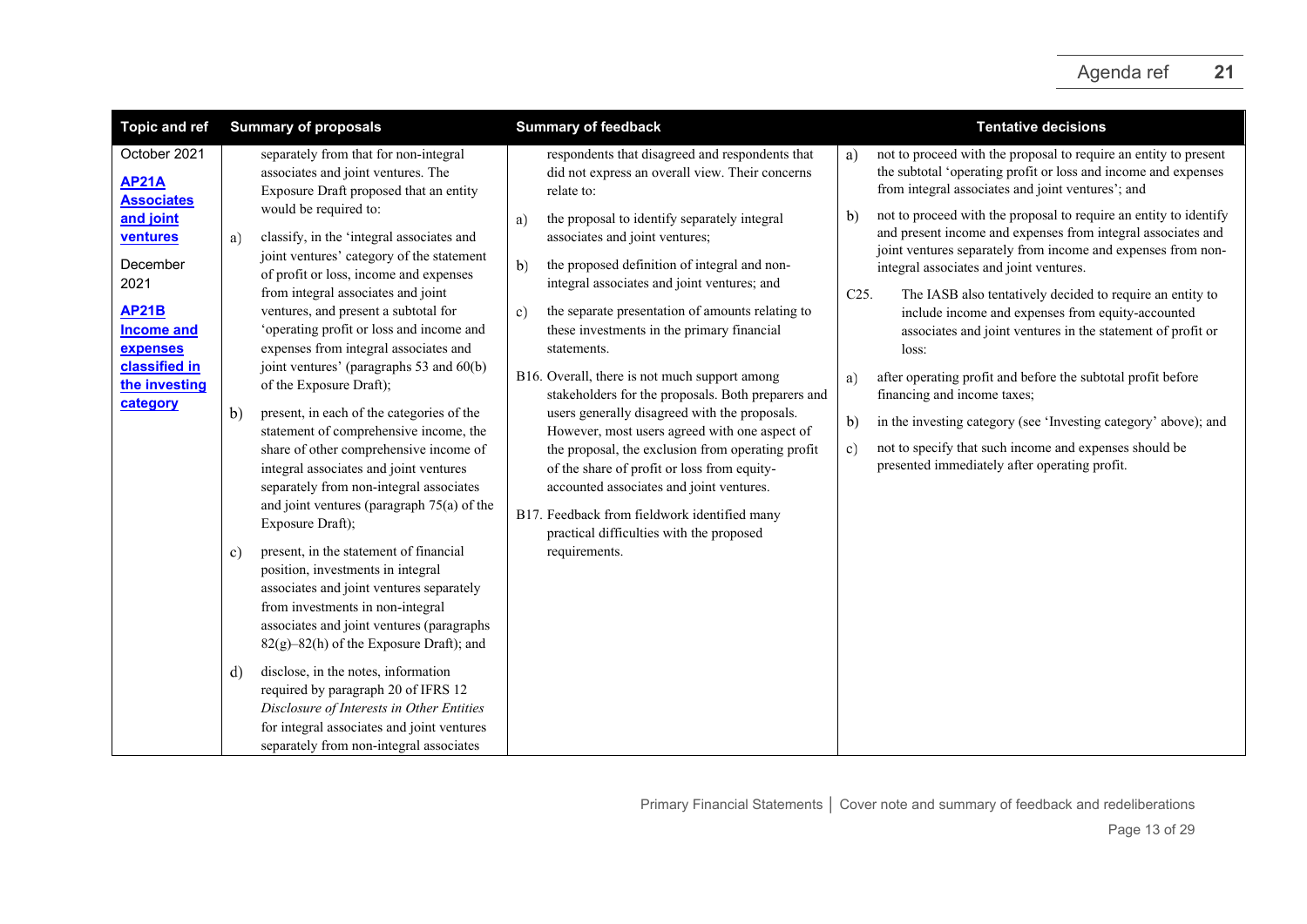| <b>Topic and ref</b>                                | <b>Summary of proposals</b>                                                                                                                                                                                                                                                                                                                                                                                                   | <b>Summary of feedback</b>                                                                                                                                                          | <b>Tentative decisions</b>                                                                                                                                                                                                                                                        |
|-----------------------------------------------------|-------------------------------------------------------------------------------------------------------------------------------------------------------------------------------------------------------------------------------------------------------------------------------------------------------------------------------------------------------------------------------------------------------------------------------|-------------------------------------------------------------------------------------------------------------------------------------------------------------------------------------|-----------------------------------------------------------------------------------------------------------------------------------------------------------------------------------------------------------------------------------------------------------------------------------|
|                                                     | and joint ventures (proposed new<br>paragraph 20E of IFRS 12).                                                                                                                                                                                                                                                                                                                                                                |                                                                                                                                                                                     |                                                                                                                                                                                                                                                                                   |
|                                                     | A11. The proposed new paragraphs 20A-20E<br>of IFRS 12 and 38A of IAS 7, the<br>proposed requirements are set out in<br>paragraphs 60(b), 53, 75(a), 82(g)-82(h)<br>of the Exposure Draft and paragraphs<br>BC77-BC89 and BC205-BC213 of the<br>Basis for Conclusions on the Exposure<br>Draft describe the IASB's reasons for<br>these proposals and discuss approaches<br>that were considered but rejected by the<br>IASB. |                                                                                                                                                                                     |                                                                                                                                                                                                                                                                                   |
| December                                            | Principles of aggregation and disaggregation                                                                                                                                                                                                                                                                                                                                                                                  | Principles of aggregation and disaggregation                                                                                                                                        | Principles of aggregation and disaggregation                                                                                                                                                                                                                                      |
| 2020                                                | A12. The Exposure Draft also proposed                                                                                                                                                                                                                                                                                                                                                                                         | B18. Most respondents commented on the principles of                                                                                                                                | Changes to the proposals                                                                                                                                                                                                                                                          |
| <b>AP21E</b><br><b>Disaggregati</b><br>on - general | principles and general requirements on the<br>aggregation and disaggregation of<br>information—the principles would be                                                                                                                                                                                                                                                                                                        | aggregation and disaggregation and the proposals<br>relating to disaggregation and labelling of items<br>described as 'other'. Of these many agreed with                            | C <sub>26</sub> .<br>The IASB tentatively decided in relation to the principles<br>of aggregation and disaggregation to:                                                                                                                                                          |
| proposals<br>and minimum<br>line items              | applicable to both presentation in the<br>primary financial statements and<br>disclosures in the notes. The principles                                                                                                                                                                                                                                                                                                        | the proposals but some disagreed, mostly<br>expressing disagreement with proposals relating<br>to items labelled as 'other'. Many did not express                                   | state the purpose of disaggregation more clearly—items shall be<br>a)<br>disaggregated if the resulting disaggregated information is<br>material.                                                                                                                                 |
| April 2021<br><b>AP21A</b>                          | would require an entity to classify<br>identified assets, liabilities, equity,<br>income and expenses into groups based on<br>shared characteristics and to separate                                                                                                                                                                                                                                                          | agreement or disagreement and instead<br>commented on the need for additional guidance or<br>clarifications, particularly on the proposal relating<br>to items labelled as 'other'. | $\mathbf{b}$<br>strengthen the application of that principle by emphasising that<br>a single dissimilar (non-shared) characteristic between items<br>would be sufficient to require an entity to disaggregate<br>information about those items if that information were material. |
| <b>Principles of</b><br>aggregation<br>and          | those items based on further<br>characteristics. The Exposure Draft also<br>proposed to require an entity to use<br>meaningful labels for the group of                                                                                                                                                                                                                                                                        |                                                                                                                                                                                     | explore developing guidance for entities on how to use<br>c)<br>characteristics to identify when to aggregate or disaggregate<br>items.                                                                                                                                           |
| disaggregatio<br>n and roles of                     | immaterial items that are not similar and                                                                                                                                                                                                                                                                                                                                                                                     |                                                                                                                                                                                     | C <sub>27</sub> .<br>The IASB tentatively decided to set out the relationship<br>between the general presentation and disclosure                                                                                                                                                  |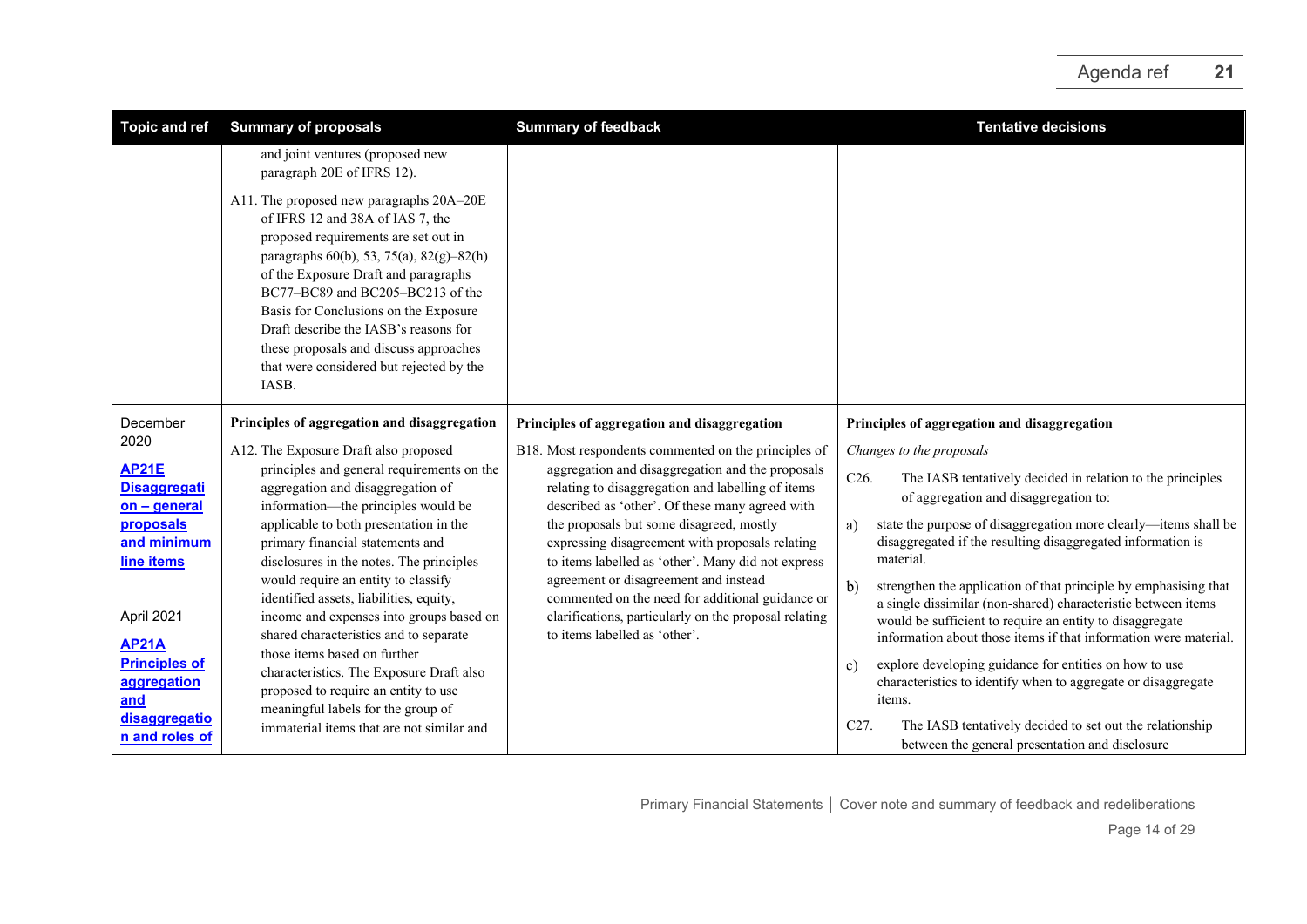| <b>Topic and ref</b>                                                                                  | <b>Summary of proposals</b>                                                             | <b>Summary of feedback</b> | <b>Tentative decisions</b>                                                                                                                                                                                                                                                                                                                                                          |
|-------------------------------------------------------------------------------------------------------|-----------------------------------------------------------------------------------------|----------------------------|-------------------------------------------------------------------------------------------------------------------------------------------------------------------------------------------------------------------------------------------------------------------------------------------------------------------------------------------------------------------------------------|
| the primary<br>financial<br><b>statements</b>                                                         | to consider whether it is appropriate to use<br>non-descriptive labels such as 'other'. |                            | requirements and the principles of aggregation and<br>disaggregation, subject to considering whether 'class' is the<br>best term to use in all situations.                                                                                                                                                                                                                          |
| and the notes                                                                                         |                                                                                         |                            | C28.<br>The IASB tentatively decided to require an entity to explain<br>how a disclosed class of items is included in line items in<br>the primary financial statements.                                                                                                                                                                                                            |
| September<br>2021                                                                                     |                                                                                         |                            | C29.<br>The IASB tentatively decided to include application<br>guidance summarising characteristics that:                                                                                                                                                                                                                                                                           |
| <b>AP21D</b><br><b>Principles of</b><br>aggregation<br>and                                            |                                                                                         |                            | if shared, might form the basis for aggregating items that<br>a)<br>comprise a class that enhances the understandability of<br>information provided in the financial statements.                                                                                                                                                                                                    |
| disaggregatio<br>n and their<br>application in                                                        |                                                                                         |                            | if not shared, might form the basis for disaggregating a single<br>b)<br>class of items into separate classes that provide material<br>information.                                                                                                                                                                                                                                 |
| the primary<br><b>financial</b>                                                                       |                                                                                         |                            | Aggregation and disaggregation in the notes                                                                                                                                                                                                                                                                                                                                         |
| <b>statements</b><br>and the notes<br>February 2022                                                   |                                                                                         |                            | C30.<br>The IASB tentatively decided to provide application<br>guidance that states that, in general, the more diverse the<br>items in a class (that is, the more dissimilar characteristics<br>the items have in addition to the shared characteristics that<br>form the basis for the class) the more likely it would be that<br>disaggregation based on some of those dissimilar |
| <b>AP21A</b>                                                                                          |                                                                                         |                            | characteristics would result in material information.                                                                                                                                                                                                                                                                                                                               |
| <b>Principles for</b><br>presentation<br>and required<br>line items in<br><u>primary</u><br>financial |                                                                                         |                            | C31.<br>The IASB also discussed whether to provide cost relief for<br>the general requirement to provide information about<br>classes. The JASB decided to continue that discussion after<br>it has considered cost relief for specific disclosure<br>requirements at a future IASB meeting.                                                                                        |
| <b>statements</b>                                                                                     |                                                                                         |                            | Aggregation and disaggregation in the primary financial<br>statements                                                                                                                                                                                                                                                                                                               |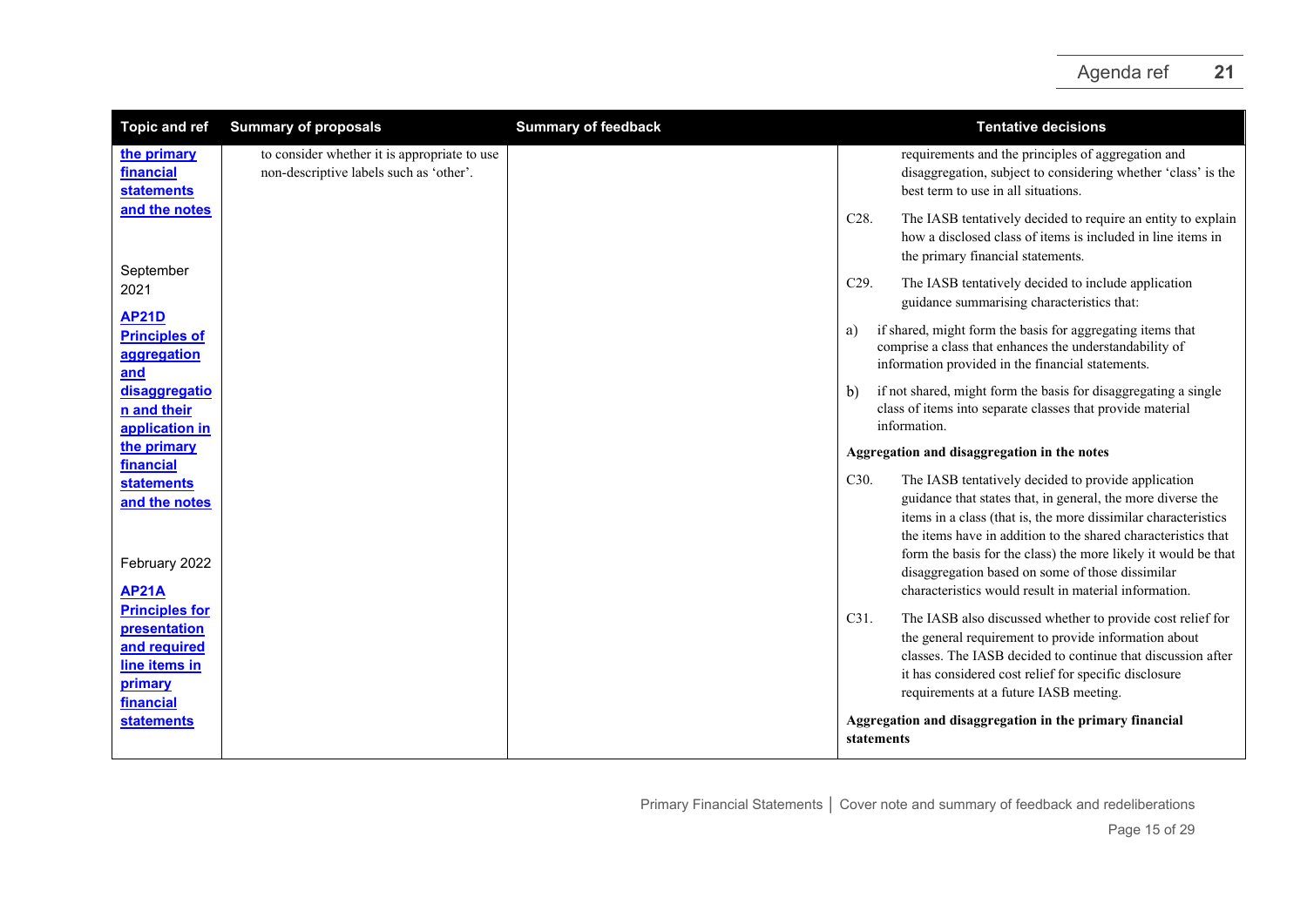| <b>Topic and ref</b> | <b>Summary of proposals</b>                                                                                                                                                                                                                                                                                                                                                                     | <b>Summary of feedback</b>                                                                                                                                                                                                                                 | <b>Tentative decisions</b>                                                                                                                                                                                                                                                                                                                                                                                                                                |
|----------------------|-------------------------------------------------------------------------------------------------------------------------------------------------------------------------------------------------------------------------------------------------------------------------------------------------------------------------------------------------------------------------------------------------|------------------------------------------------------------------------------------------------------------------------------------------------------------------------------------------------------------------------------------------------------------|-----------------------------------------------------------------------------------------------------------------------------------------------------------------------------------------------------------------------------------------------------------------------------------------------------------------------------------------------------------------------------------------------------------------------------------------------------------|
|                      |                                                                                                                                                                                                                                                                                                                                                                                                 |                                                                                                                                                                                                                                                            | The IASB tentatively decided to provide application<br>C32.<br>guidance that states that, in general, the more diverse the<br>items in a class (that is, the more dissimilar characteristics<br>the items have in addition to the shared characteristics that<br>form the basis for the class) the more likely it would be that<br>disaggregation based on some of those dissimilar<br>characteristics would result in a more understandable<br>overview. |
|                      | Roles of the primary financial statements<br>and the notes                                                                                                                                                                                                                                                                                                                                      | Roles of the primary financial statements and the<br>notes                                                                                                                                                                                                 | Roles of the primary financial statements and the notes                                                                                                                                                                                                                                                                                                                                                                                                   |
|                      | A13. The Exposure Draft proposed to describe<br>the roles of the primary financial<br>statements and the notes.                                                                                                                                                                                                                                                                                 | B19. Many respondents commented on the roles of<br>primary financial statements and notes. Of these,<br>most agreed with the proposals and a few<br>disagreed.                                                                                             | Confirmed proposals<br>C33.<br>The IASB tentatively confirmed that in relation to the roles<br>of primary financial statements to not reinstate paragraph<br>29 of IAS 1 Presentation of Financial Statements in the<br>new IFRS Accounting Standard.                                                                                                                                                                                                     |
|                      |                                                                                                                                                                                                                                                                                                                                                                                                 |                                                                                                                                                                                                                                                            | Changes to the proposals                                                                                                                                                                                                                                                                                                                                                                                                                                  |
|                      |                                                                                                                                                                                                                                                                                                                                                                                                 |                                                                                                                                                                                                                                                            | C34.<br>The IASB tentatively decided to include a reference to<br>understandability in the description of the role of the<br>primary financial statements.                                                                                                                                                                                                                                                                                                |
|                      | <b>Minimum line items</b>                                                                                                                                                                                                                                                                                                                                                                       | <b>Minimum line items</b>                                                                                                                                                                                                                                  | <b>Minimum line items</b>                                                                                                                                                                                                                                                                                                                                                                                                                                 |
|                      | A14. The Exposure Draft proposed some<br>additional minimum line items to be<br>presented in the statement of profit or loss<br>(expenses from financing activities and<br>share of profit or loss from integral and<br>non-integral associates and joint ventures)<br>and in the statement of financial position<br>(goodwill and integral and non-integral<br>associates and joint ventures). | B20. Some respondents commented on the<br>requirements for minimum line items. Of those,<br>some agreed with the proposals and some<br>disagreed. Most respondents that commented on<br>the proposals said further guidance or clarification<br>is needed. | Confirmed proposals<br>C35.<br>The IASB tentatively decided:<br>not to revisit the requirements for specified line items brought<br>a)<br>forward from IAS 1 Presentation of Financial Statements;<br>not to add a specific requirement to present impairments of non-<br>b)<br>financial assets;<br>to proceed with the proposed requirement to present goodwill<br>c)<br>separately from intangible assets; and                                         |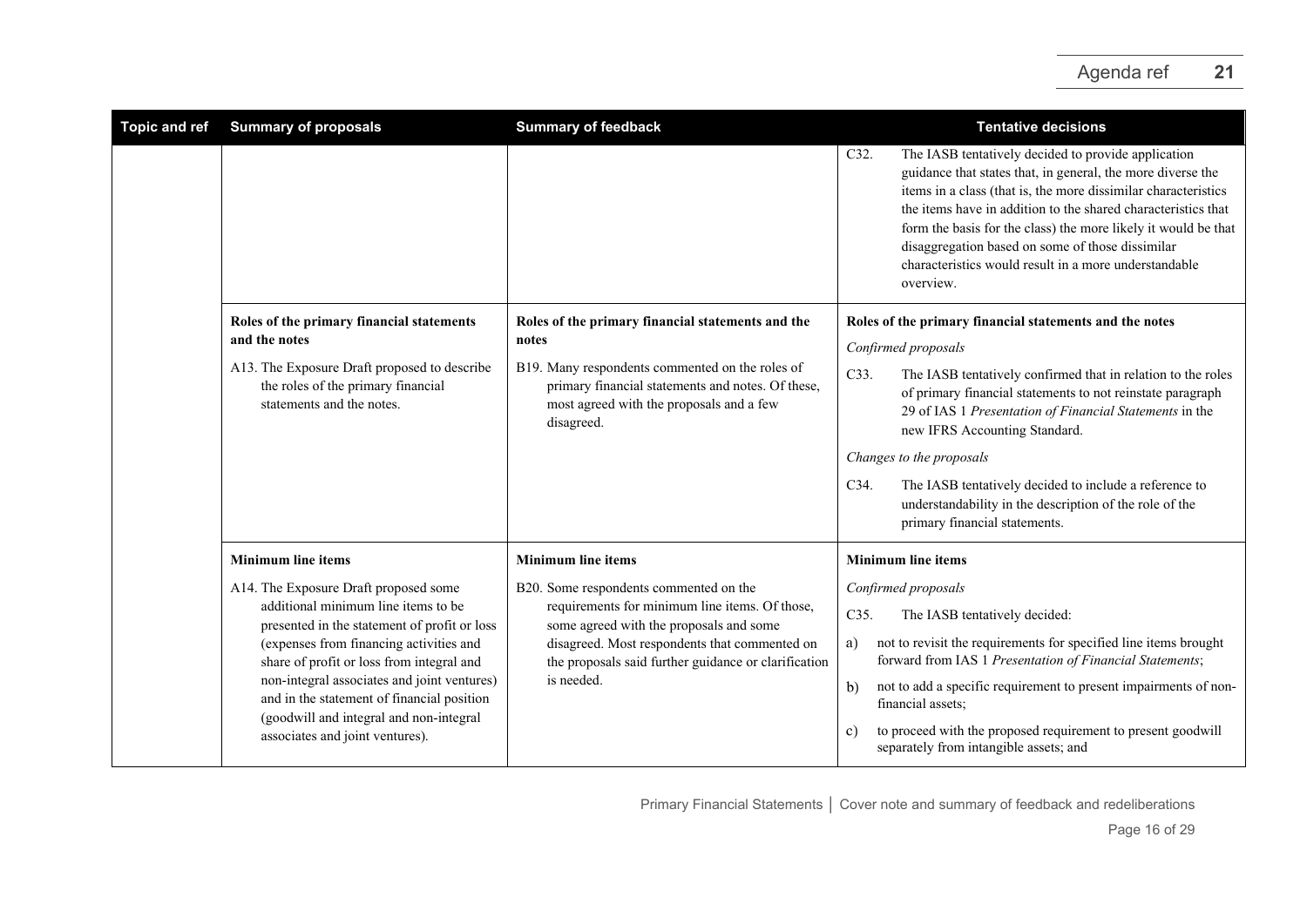| <b>Topic and ref</b>                | <b>Summary of proposals</b>                                                         | <b>Summary of feedback</b>                                                                              | <b>Tentative decisions</b>                                                                                                                                                                                                                                                                                                                   |
|-------------------------------------|-------------------------------------------------------------------------------------|---------------------------------------------------------------------------------------------------------|----------------------------------------------------------------------------------------------------------------------------------------------------------------------------------------------------------------------------------------------------------------------------------------------------------------------------------------------|
|                                     | A15. The proposed requirements, including<br>those proposed to be carried over from | IAS 1, are set out in paragraphs 20-21,<br>and paragraphs BC19-BC27 of the Basis                        | to proceed with the proposed requirement for required line<br>d)<br>items to be presented in each affected category in the statement<br>of profit or loss.                                                                                                                                                                                   |
|                                     | 25-28, and B5-B15 of the Exposure Draft                                             |                                                                                                         | Changes to the proposals                                                                                                                                                                                                                                                                                                                     |
|                                     | for Conclusions on the Exposure Draft                                               |                                                                                                         | The IASB tentatively decided:<br>C <sub>36</sub> .                                                                                                                                                                                                                                                                                           |
|                                     | describe the IASB's reasons for these<br>proposals.                                 |                                                                                                         | to revise the general principle for the presentation of line items<br>a)<br>in the primary financial statements set out in paragraph 42 of<br>the Exposure Draft by removing the term 'relevant' and instead<br>including a reference to an understandable overview of an<br>entity's income and expenses or assets, liabilities and equity; |
|                                     |                                                                                     |                                                                                                         | to require all presentation requirements to apply only when the<br>b)<br>resulting presentation does not detract from the primary<br>financial statement providing an understandable overview;                                                                                                                                               |
|                                     |                                                                                     |                                                                                                         | to add application guidance that indicates that in the operating<br>c)<br>category it is unlikely that the presentation of items set out in<br>paragraph 65 of the Exposure Draft would reduce how useful<br>the statement is in providing an understandable overview of the<br>entity's income and expenses;                                |
|                                     |                                                                                     |                                                                                                         | to remove the term 'minimum' from paragraph 42 of the<br>d)<br>Exposure Draft; and                                                                                                                                                                                                                                                           |
|                                     |                                                                                     |                                                                                                         | not to specify any required line items to be presented in the<br>e)<br>financing category in the statement of profit or loss.                                                                                                                                                                                                                |
|                                     |                                                                                     |                                                                                                         | C37.<br>The IASB will discuss other aspects of proposals at a future<br>IASB meeting.                                                                                                                                                                                                                                                        |
| December                            | A16. The Exposure Draft proposed to continue                                        | B21. Most respondents that commented on the                                                             | Confirmed proposals                                                                                                                                                                                                                                                                                                                          |
| 2020                                | to require entities to present in the<br>statement of profit or loss an analysis of | proposals relating to the presentation of operating<br>expenses in the statement of profit or loss. The | C38.<br>The IASB tentatively decided:                                                                                                                                                                                                                                                                                                        |
| <b>AP21F</b><br><b>Disaggregati</b> | operating expenses using either the nature                                          | respondents had mixed views.                                                                            | not to develop a definition of the term 'cost of sales' as part of<br>a)<br>this project.                                                                                                                                                                                                                                                    |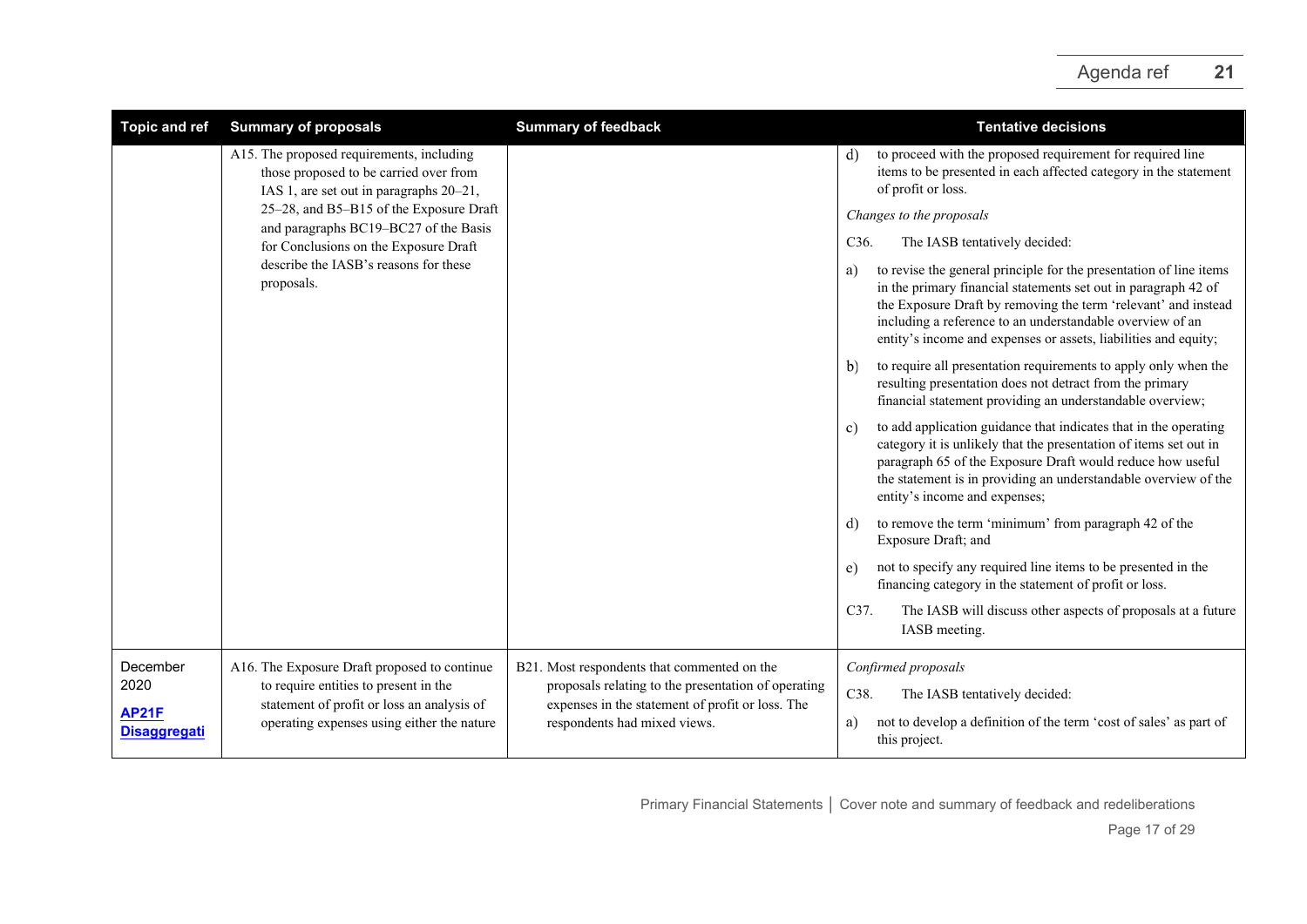| <b>Topic and ref</b>                                                                                                                                                                                                                                                                                                                                                                            | <b>Summary of proposals</b>                                                                                                                                                                                                                                                                                                                                                                                                                                                                                                                                                                                                               | <b>Summary of feedback</b>                                                                                                                                                                                                                                                                                                                                                                                                                                                                                                                                                                                                                                                                                                                                                                                                                                                                                                                                                                                                                                                                                                                                                                                                                                                                                                                                                                                                                                    | <b>Tentative decisions</b>                                                                                                                                                                                                                                                                                                                                                                                                                                                                                                                                                                                                                                                                                                                                                                                                                                                                                                                                                                                                                                                                                                                                                                                                                                  |
|-------------------------------------------------------------------------------------------------------------------------------------------------------------------------------------------------------------------------------------------------------------------------------------------------------------------------------------------------------------------------------------------------|-------------------------------------------------------------------------------------------------------------------------------------------------------------------------------------------------------------------------------------------------------------------------------------------------------------------------------------------------------------------------------------------------------------------------------------------------------------------------------------------------------------------------------------------------------------------------------------------------------------------------------------------|---------------------------------------------------------------------------------------------------------------------------------------------------------------------------------------------------------------------------------------------------------------------------------------------------------------------------------------------------------------------------------------------------------------------------------------------------------------------------------------------------------------------------------------------------------------------------------------------------------------------------------------------------------------------------------------------------------------------------------------------------------------------------------------------------------------------------------------------------------------------------------------------------------------------------------------------------------------------------------------------------------------------------------------------------------------------------------------------------------------------------------------------------------------------------------------------------------------------------------------------------------------------------------------------------------------------------------------------------------------------------------------------------------------------------------------------------------------|-------------------------------------------------------------------------------------------------------------------------------------------------------------------------------------------------------------------------------------------------------------------------------------------------------------------------------------------------------------------------------------------------------------------------------------------------------------------------------------------------------------------------------------------------------------------------------------------------------------------------------------------------------------------------------------------------------------------------------------------------------------------------------------------------------------------------------------------------------------------------------------------------------------------------------------------------------------------------------------------------------------------------------------------------------------------------------------------------------------------------------------------------------------------------------------------------------------------------------------------------------------|
| on - analysis<br>of operating<br>expenses<br>October 2021<br><b>AP21B</b><br><b>Analysis of</b><br>operating<br>expenses -<br>presentation<br>in the<br>statement of<br>profit or loss<br><b>AP21C</b><br><b>Analysis of</b><br>operating<br>expenses -<br>disclosure in<br>the notes<br>April 2022<br><b>AP21A</b><br><b>Analysis of</b><br>operating<br>expenses by<br>nature in the<br>notes | of expense method or the function of<br>expense method.<br>Method that provides the most useful<br>information and prohibition on mixing the<br>methods<br>A17. The Exposure Draft proposed the method<br>presented should be the one that provides<br>the most useful information to users of<br>financial statements and that entities<br>should not present line items mixing the<br>two methods, with the exceptions of line<br>items that are required line items. In<br>addition, the Exposure Draft proposed to<br>describe the factors to consider when<br>deciding which method of operating<br>expense analysis should be used. | Method that provides the most useful information<br>B22. Many respondents (mainly accountancy bodies<br>and standard-setters) agreed and some (mainly<br>preparers and their representative bodies)<br>disagreed with the proposal to require an entity to<br>select the method of analysis of operating<br>expenses that is most useful;<br>some of those who agreed said that the factors<br>a)<br>included in the application guidance were helpful,<br>including how management reports internally and<br>industry practice.<br>some of those who disagreed said that entities<br>b)<br>already consider which method is most useful, so<br>the proposals would require entities to incur<br>additional costs for no reason, and the proposed<br>guidance effectively gives an entity a free choice.<br>Prohibition on mixing the methods<br>B23. Many respondents (mainly users, accountancy<br>bodies and standard-setters) agreed and many<br>(mainly preparers and their representative bodies<br>along with a few users) disagreed with the<br>proposal to prohibit an entity from mixing the<br>methods of analysis of expenses;<br>some of those who agreed said that the mixed<br>a)<br>presentation has emerged over time and the<br>proposals are a good way to reset the boundaries<br>of what is acceptable, and the proposals are not<br>expected to have significant impact on entities,<br>which are not mixing the two methods currently. | to explore retaining the proposal to require an entity to analyse<br>b)<br>and present operating expenses in the statement of profit or loss<br>based on their nature or function.<br>Changes to the proposals<br>C39.<br>The IASB tentatively decided to explore:<br>providing limited application guidance on the 'function of<br>a)<br>expense' method set out in paragraph 70 of the Exposure Draft;<br>providing application guidance to explain that, as a minimum,<br>b)<br>cost of sales would include inventory expense (if applicable),<br>calculated in accordance with IAS 2 Inventories;<br>withdrawing the proposed prohibition on a mixed presentation<br>c)<br>and instead to provide application guidance in order to improve<br>comparability and help achieve faithful representation; and<br>retaining the proposal to provide application guidance on how<br>d)<br>to determine which presentation method an entity would use to<br>provide the most useful information to users of the financial<br>statements (but modifying that guidance as a consequence of<br>withdrawing the proposal to prohibit a mixed presentation).<br>The IASB will continue discussing these proposals at a<br>C <sub>40</sub> .<br>future IASB meeting. |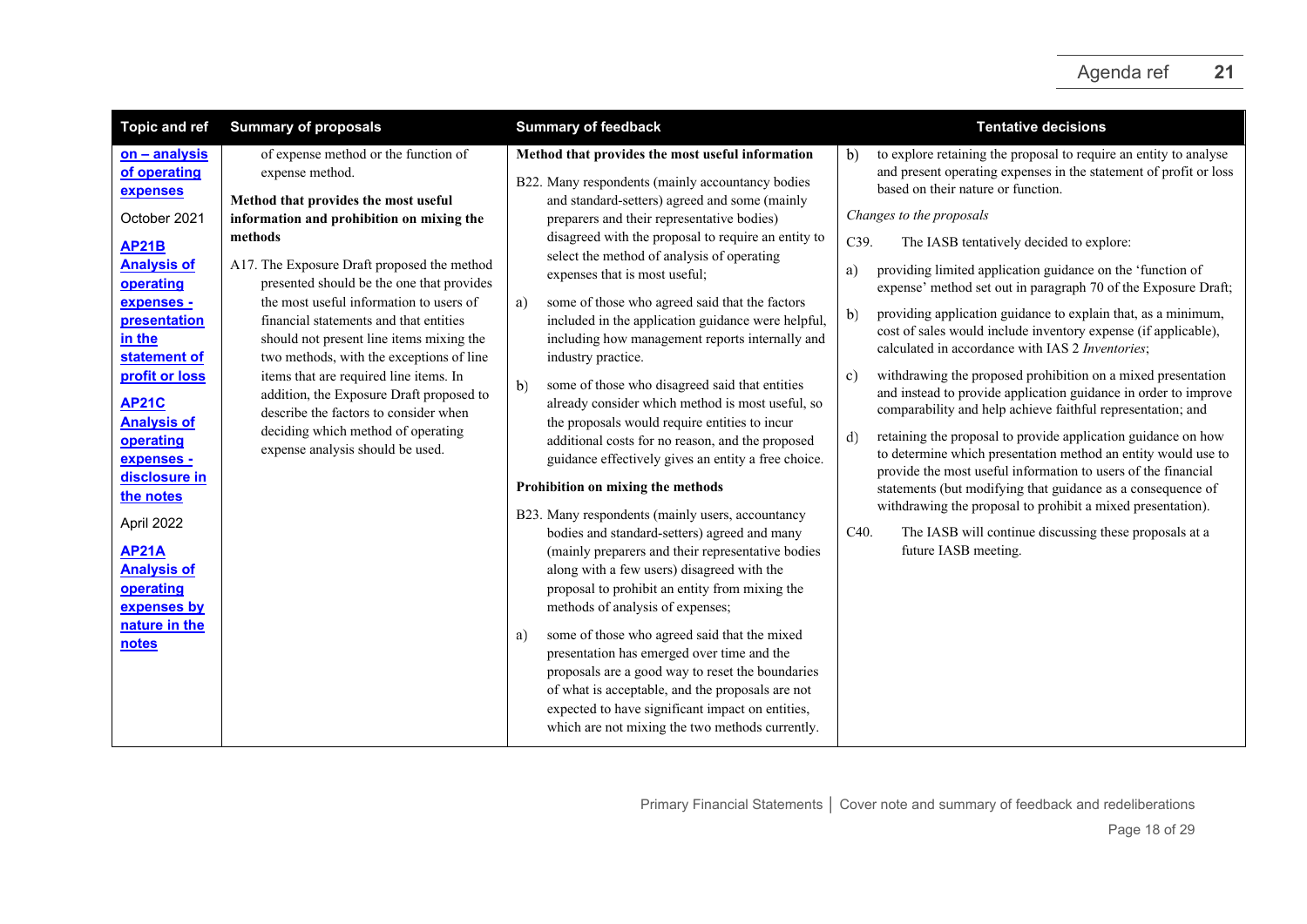| <b>Topic and ref</b> | <b>Summary of proposals</b>                                                                                                                                                                                                                                                                                                                                                                                                                                                                                                                    | <b>Summary of feedback</b>                                                                                                                                                                                                                                                                                                                                                                                                                                                                                                                                                                     | <b>Tentative decisions</b>                                                                                                                                                                                                                                                                                                                                                                                                                                                                        |
|----------------------|------------------------------------------------------------------------------------------------------------------------------------------------------------------------------------------------------------------------------------------------------------------------------------------------------------------------------------------------------------------------------------------------------------------------------------------------------------------------------------------------------------------------------------------------|------------------------------------------------------------------------------------------------------------------------------------------------------------------------------------------------------------------------------------------------------------------------------------------------------------------------------------------------------------------------------------------------------------------------------------------------------------------------------------------------------------------------------------------------------------------------------------------------|---------------------------------------------------------------------------------------------------------------------------------------------------------------------------------------------------------------------------------------------------------------------------------------------------------------------------------------------------------------------------------------------------------------------------------------------------------------------------------------------------|
|                      |                                                                                                                                                                                                                                                                                                                                                                                                                                                                                                                                                | some of those who disagreed said that in some<br>b)<br>instances, the mixed method provides the most<br>useful information, and the proposals will not<br>enhance comparability, especially with companies<br>applying US GAAP.                                                                                                                                                                                                                                                                                                                                                                |                                                                                                                                                                                                                                                                                                                                                                                                                                                                                                   |
|                      | Total operating expenses by nature in a                                                                                                                                                                                                                                                                                                                                                                                                                                                                                                        | Total operating expenses by nature in a single note                                                                                                                                                                                                                                                                                                                                                                                                                                                                                                                                            | Total operating expenses by nature in a single note                                                                                                                                                                                                                                                                                                                                                                                                                                               |
|                      | single note                                                                                                                                                                                                                                                                                                                                                                                                                                                                                                                                    | B24. Many respondents (mainly users, standard-setters                                                                                                                                                                                                                                                                                                                                                                                                                                                                                                                                          | Confirmed proposals                                                                                                                                                                                                                                                                                                                                                                                                                                                                               |
|                      | A18. An entity that presents an analysis of<br>operating expenses using the function of<br>expense method in the statement of profit<br>or loss would also be required to disclose<br>in a single note an analysis of its total<br>operating expenses using the nature of<br>expense method.<br>A19. The proposed requirements are set out in<br>paragraphs 68, 72 and B45-B48 of the<br>Exposure Draft and paragraphs BC109-<br>BC114 of the Basis for Conclusions on<br>the Exposure Draft describe the IASB's<br>reasons for the proposals. | and accountancy bodies) agreed and many<br>(mainly preparers and their representative bodies)<br>disagreed with the proposal to require an entity to<br>disclose an analysis of expenses by nature in the<br>notes if they present analysis of expenses by<br>function;<br>some of those who agreed said that the analysis:<br>a)<br>will provide comprehensive information and help<br>users make forecasts, will help reconcile the<br>statement of cash flows with the income<br>statement, and will enhance comparability,<br>because it is less judgmental than analysis by<br>functions. | C41.<br>The IASB tentatively decided not to explore providing an<br>undue cost relief for the disclosure of information about<br>operating expenses by nature when an entity presents in the<br>statement of profit or loss an analysis of expenses by<br>function.<br>C42.<br>The IASB discussed an educational paper on a partial<br>matrix approach and the next steps at the April 2022 IASB<br>meeting.<br>C43.<br>The IASB will continue discussing these proposals at a<br>future meeting. |
|                      |                                                                                                                                                                                                                                                                                                                                                                                                                                                                                                                                                | some of those who disagreed with the proposals<br>b)<br>said that both methods are equally relevant, but<br>the proposals seem to favour by-nature analysis,<br>and the costs of providing the analysis by nature<br>will be higher than the benefits, including some<br>entities that may not be able to provide the<br>analysis with their existing systems.<br>B25. Feedback from fieldwork identified practical<br>difficulties with the proposed requirements.                                                                                                                            |                                                                                                                                                                                                                                                                                                                                                                                                                                                                                                   |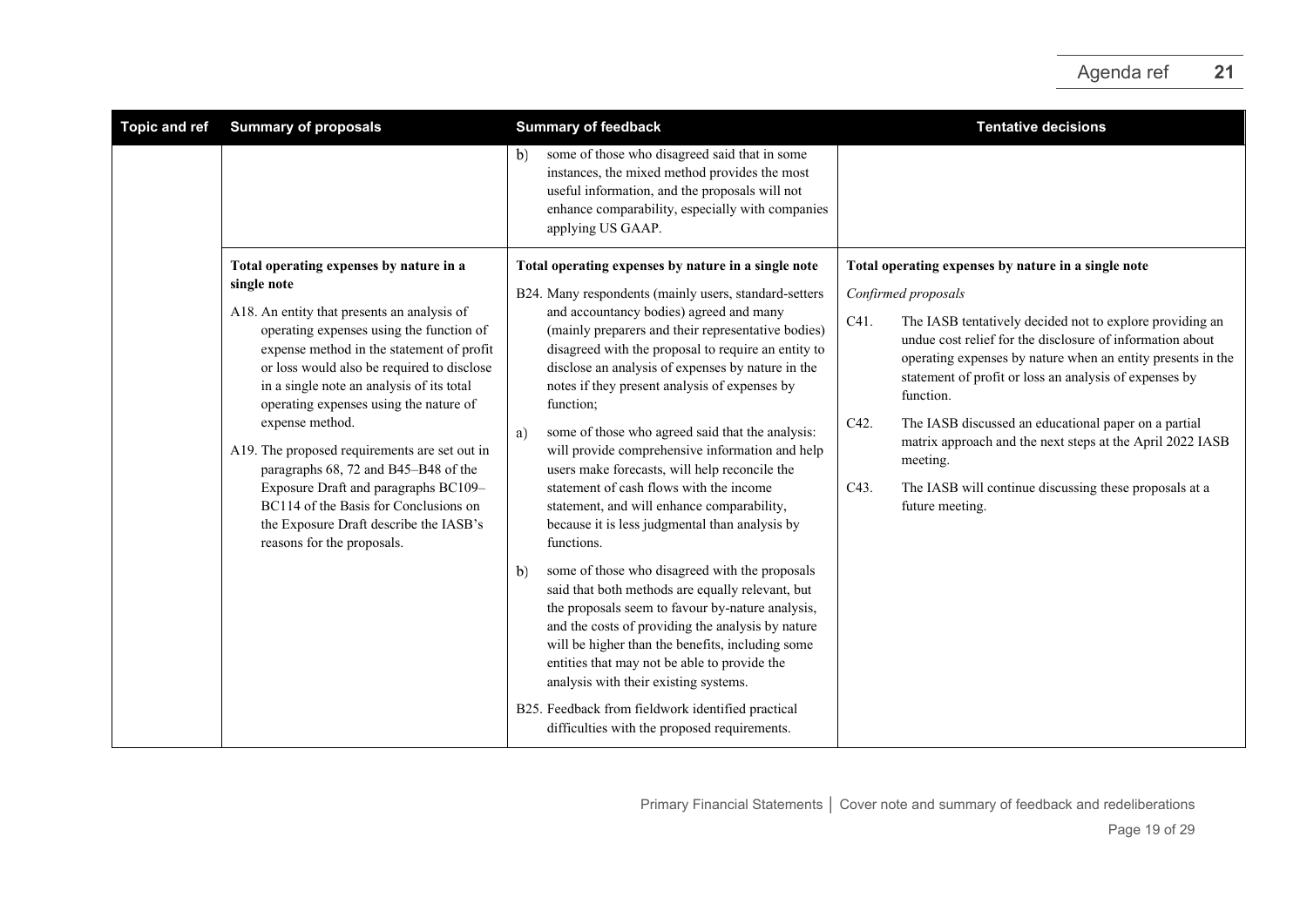| <b>Topic and ref</b>                                                                                                                                                              | <b>Summary of proposals</b>                                                                                                                                                                                                                                                                                                                                                                                                                                                                                                                                                                                                                                                                                   | <b>Summary of feedback</b>                                                                                                                                                                                                                                                                                                                                                                                                                                                                                                                                                                                                                                                                                                                                                                                                                                                                                                                                                                                                                                                                                                                                                                                                                                             | <b>Tentative decisions</b>                                                                                                                                                                                                                                                                                                                                                                                                                                                                                                                                                                                                                                                                                                                                                                                                                                                                                                                                                                                                                                                                                                                                                                                                                                                                                                                                                                   |
|-----------------------------------------------------------------------------------------------------------------------------------------------------------------------------------|---------------------------------------------------------------------------------------------------------------------------------------------------------------------------------------------------------------------------------------------------------------------------------------------------------------------------------------------------------------------------------------------------------------------------------------------------------------------------------------------------------------------------------------------------------------------------------------------------------------------------------------------------------------------------------------------------------------|------------------------------------------------------------------------------------------------------------------------------------------------------------------------------------------------------------------------------------------------------------------------------------------------------------------------------------------------------------------------------------------------------------------------------------------------------------------------------------------------------------------------------------------------------------------------------------------------------------------------------------------------------------------------------------------------------------------------------------------------------------------------------------------------------------------------------------------------------------------------------------------------------------------------------------------------------------------------------------------------------------------------------------------------------------------------------------------------------------------------------------------------------------------------------------------------------------------------------------------------------------------------|----------------------------------------------------------------------------------------------------------------------------------------------------------------------------------------------------------------------------------------------------------------------------------------------------------------------------------------------------------------------------------------------------------------------------------------------------------------------------------------------------------------------------------------------------------------------------------------------------------------------------------------------------------------------------------------------------------------------------------------------------------------------------------------------------------------------------------------------------------------------------------------------------------------------------------------------------------------------------------------------------------------------------------------------------------------------------------------------------------------------------------------------------------------------------------------------------------------------------------------------------------------------------------------------------------------------------------------------------------------------------------------------|
| December<br>2020<br><b>AP21G</b><br><b>Disaggregati</b><br>on - unusual<br>income and<br>expenses<br>December<br>2021<br><b>AP21A</b><br><b>Unusual</b><br>income and<br>expenses | Definition of unusual items and disclosures<br>A20. The Exposure Draft proposed introducing<br>a definition of 'unusual income and<br>expenses'; and proposed requiring all<br>entities to disclose unusual income and<br>expenses in a single note. The Exposure<br>Draft also proposed application guidance<br>to help an entity to identify its unusual<br>income and expenses.<br>A21. The proposed requirements are set out in<br>paragraphs 100-102, B67-B75 of the<br>Exposure Draft and paragraphs BC122-<br>BC144 of the Basis for Conclusions on<br>the Exposure Draft describe the IASB's<br>reasons for the proposals and discuss<br>approaches that were considered but<br>rejected by the IASB. | <b>Definition of unusual items</b><br>B26. The key messages from the feedback on the<br>proposals relating to unusual items are:<br>most respondents who commented on this<br>a)<br>question, including almost all users of financial<br>statements, agreed with the IASB defining<br>unusual items. Users explained that they wish to<br>identify recurring or normalised earnings but have<br>to rely on voluntary disclosures by an entity to do<br>so. Defining unusual items and requiring their<br>disclosure would provide consistent input for<br>users' analysis. Other respondents also indicated<br>they expected defining unusual items would<br>provide useful information. A few respondents<br>specifically supported the discipline that they<br>expected a definition would provide, thus<br>reducing opportunistic classification of items as<br>unusual; and<br>however, most of these respondents, including<br>b)<br>some users, did not agree with the IASB's<br>definition of unusual items. They said important<br>aspects of the definition were unclear and<br>suggested various clarifications and changes.<br>Those suggestions did not lead to a clear<br>consensus on what an alternative definition should<br>be.<br><b>Disclosures</b> | <b>Definition of unusual items</b><br>Changes to the proposals<br>The IASB tentatively decided:<br>C44.<br>to explore how to proceed with a definition of 'unusual income<br>a)<br>and expenses';<br>to remove the reference to 'limited predictive value' from the<br>b)<br>definition of 'unusual income and expenses', and clarify in the<br>Accounting Standard that it is a necessary characteristic of<br>unusual income and expenses, not the sole characteristic; and<br>to develop the application guidance accompanying the<br>c)<br>definition of 'unusual income and expenses':<br>i) to clarify that the definition means that 'unusual income<br>and expenses' can be dissimilar in type or amount from<br>income and expenses expected in the future;<br>ii) to help an entity to assess whether similar income or<br>expenses will arise in the future, based on guidance on the<br>assessment of future transactions and other events in other<br>IFRS Accounting Standards; and<br>iii) to explain that in considering whether income or expenses<br>are similar to expected future income or expenses, an entity<br>would consider characteristics of the income and expenses,<br>including the underlying event or transaction that gives rise<br>to income or expenses.<br>The IASB will continue to discuss other aspects of<br>C45.<br>proposals at a future meeting. |
|                                                                                                                                                                                   |                                                                                                                                                                                                                                                                                                                                                                                                                                                                                                                                                                                                                                                                                                               | B27. Respondents were split evenly on whether or not<br>they supported the proposed disclosure in a single<br>note; some preferred presentation in the statement                                                                                                                                                                                                                                                                                                                                                                                                                                                                                                                                                                                                                                                                                                                                                                                                                                                                                                                                                                                                                                                                                                       |                                                                                                                                                                                                                                                                                                                                                                                                                                                                                                                                                                                                                                                                                                                                                                                                                                                                                                                                                                                                                                                                                                                                                                                                                                                                                                                                                                                              |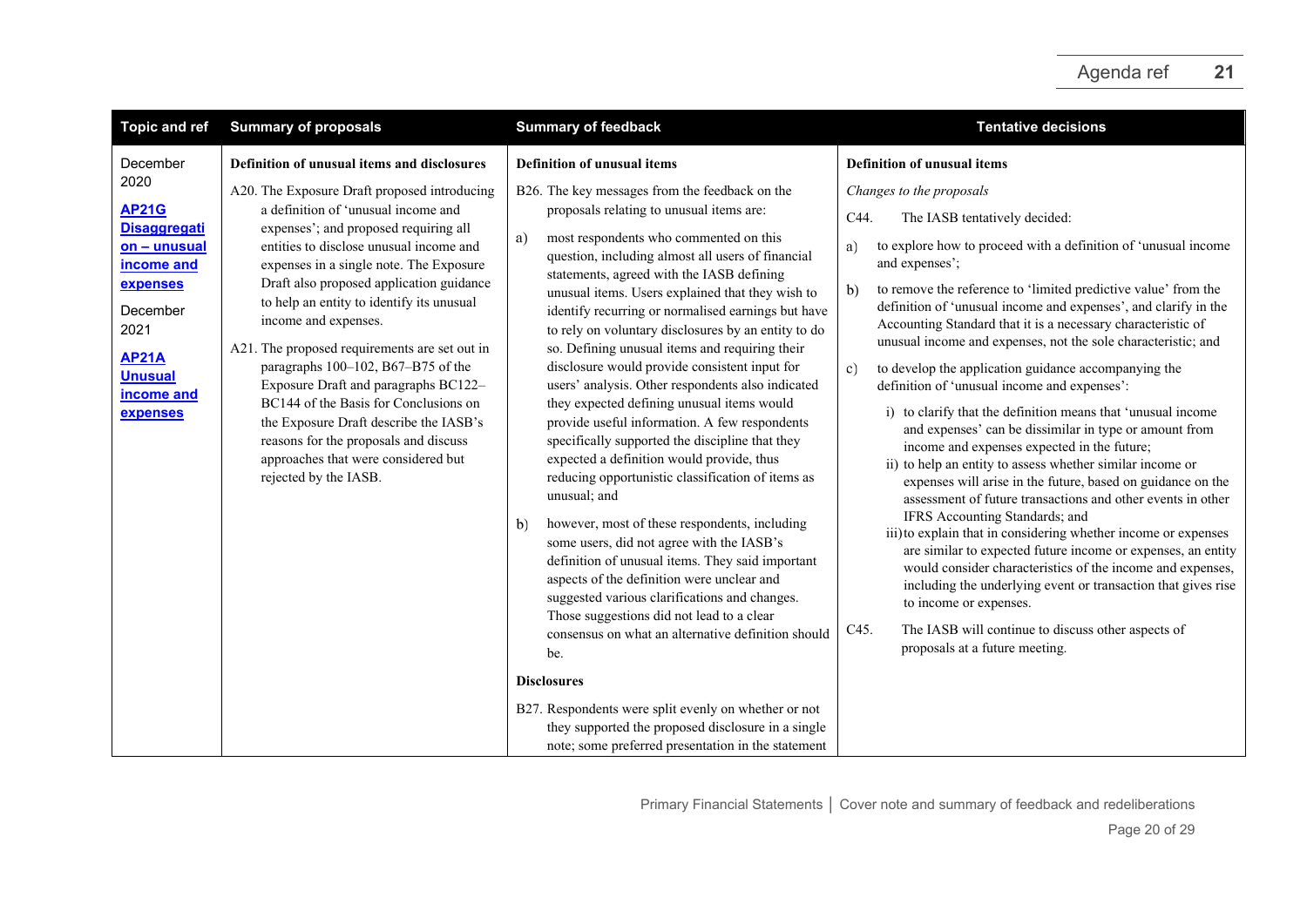| Topic and ref                                                                                                                                       | <b>Summary of proposals</b>                                                                                                                                                                                                                                                                                                                                                   | <b>Summary of feedback</b>                                                                                                                                                                                                                                                                                                                                                                                                                                                                                                                                                                                                                                                                                                                                                                                                                                                                             | <b>Tentative decisions</b>                                                                                                                                                                                                                                                                                                                                                                      |
|-----------------------------------------------------------------------------------------------------------------------------------------------------|-------------------------------------------------------------------------------------------------------------------------------------------------------------------------------------------------------------------------------------------------------------------------------------------------------------------------------------------------------------------------------|--------------------------------------------------------------------------------------------------------------------------------------------------------------------------------------------------------------------------------------------------------------------------------------------------------------------------------------------------------------------------------------------------------------------------------------------------------------------------------------------------------------------------------------------------------------------------------------------------------------------------------------------------------------------------------------------------------------------------------------------------------------------------------------------------------------------------------------------------------------------------------------------------------|-------------------------------------------------------------------------------------------------------------------------------------------------------------------------------------------------------------------------------------------------------------------------------------------------------------------------------------------------------------------------------------------------|
|                                                                                                                                                     |                                                                                                                                                                                                                                                                                                                                                                               | of profit or loss because it would provide a clear<br>'normalised' profit amount, but others thought<br>that would add clutter to the statement and give<br>too great an incentive for opportunistic labelling<br>of items as unusual; some agreed with disclosure<br>in a single note because it allows easy access to<br>the information and helps in tracking what items<br>are classified as unusual over time. Others said it<br>would be more helpful to include the information<br>in the notes for the specific items of income and<br>expenses in question, for example the notes for<br>IAS 37 provisions or IAS 36 impairments. They<br>also said that the requirement for a single note<br>could lead to duplication of information required<br>by other IFRS Accounting Standards or<br>regulations to be given elsewhere, for example in<br>other notes or in the management commentary. |                                                                                                                                                                                                                                                                                                                                                                                                 |
| December<br>2020                                                                                                                                    | Including management performance<br>measures in the financial statements                                                                                                                                                                                                                                                                                                      | Including management performance measures in<br>the financial statements                                                                                                                                                                                                                                                                                                                                                                                                                                                                                                                                                                                                                                                                                                                                                                                                                               | Including management performance measures in the financial<br>statements                                                                                                                                                                                                                                                                                                                        |
| <b>AP21H</b><br><b>Management</b><br>performance<br>measures<br>March 2021<br><b>AP21B Scope</b><br>$of$<br>management<br>performance<br>measures - | A22. The Exposure Draft proposed that an<br>entity disclose 'management performance<br>measures' in a single note to the financial<br>statements.<br>A23. Totals or subtotals specified by IFRS<br>Accounting Standards were specifically<br>stated not to be management performance<br>measures and include:<br>totals or subtotals required by the<br>a)<br>Exposure Draft; | B28. Many respondents, including almost all users,<br>agreed with the IASB's proposals to require the<br>disclosure of management performance measures<br>in the notes to the financial statements. These<br>respondents said that including these measures in<br>the financial statements would provide useful<br>information and that the proposed disclosure<br>requirements would bring needed discipline and<br>transparency.<br>B29. Some respondents disagreed with including<br>management performance measures in the<br>financial statements stating the following reasons:                                                                                                                                                                                                                                                                                                                  | Confirmed proposals<br>C46.<br>The IASB tentatively confirmed to require an entity to<br>include information about management performance<br>measures in the financial statements.<br>Scope of management performance measures<br>Confirmed proposals<br>The IASB tentatively confirmed not to further explore<br>C47.<br>expanding the scope of management performance measures<br>to include: |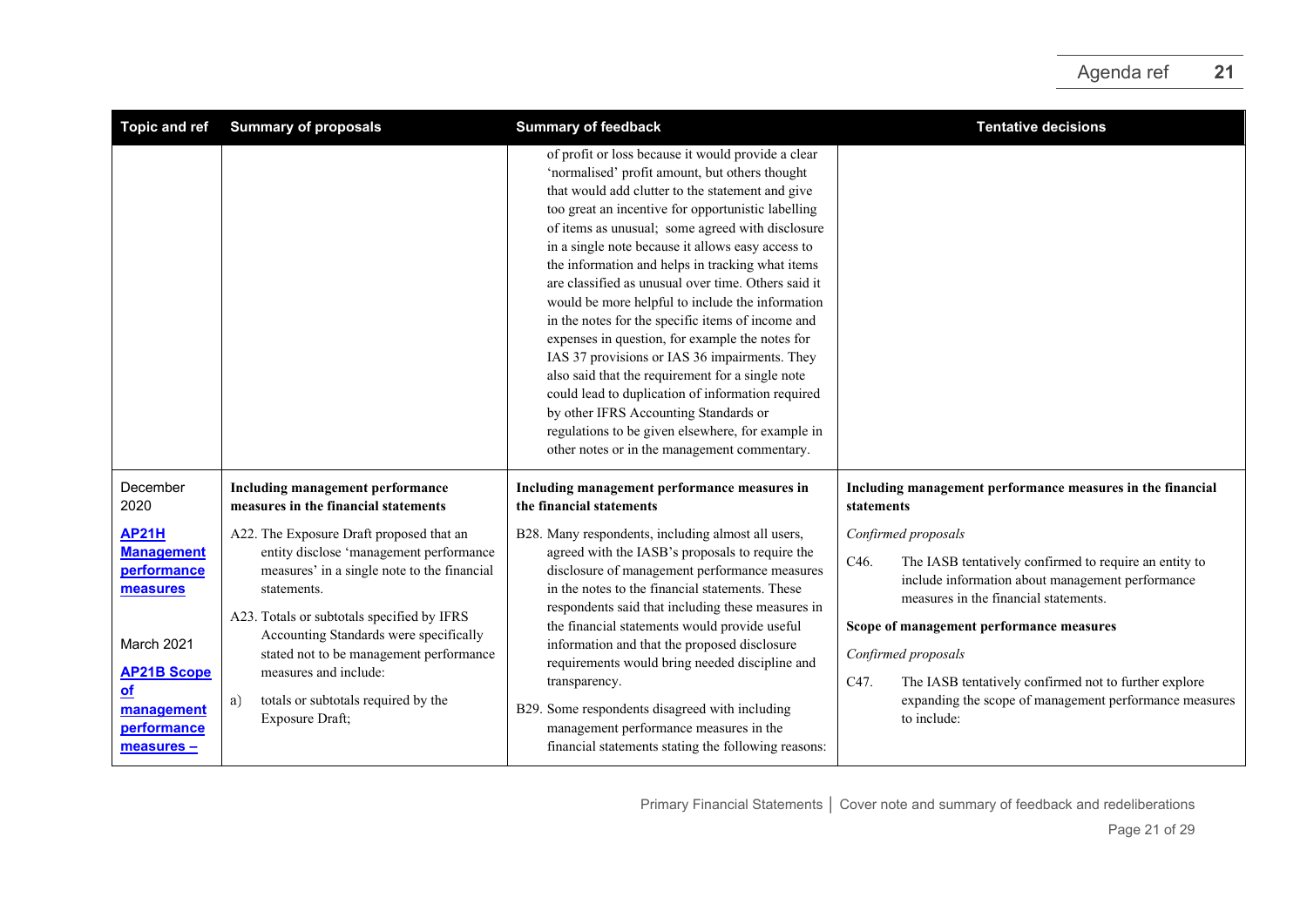| <b>Topic and ref</b>                                                                          | <b>Summary of proposals</b>                                                                                                                                                                                                                                                            | <b>Summary of feedback</b>                                                                                                                                                                                                 | <b>Tentative decisions</b>                                                                                                                                                                    |
|-----------------------------------------------------------------------------------------------|----------------------------------------------------------------------------------------------------------------------------------------------------------------------------------------------------------------------------------------------------------------------------------------|----------------------------------------------------------------------------------------------------------------------------------------------------------------------------------------------------------------------------|-----------------------------------------------------------------------------------------------------------------------------------------------------------------------------------------------|
| subtotals of<br>income and                                                                    | gross profit or loss (revenue less cost of<br>b)<br>sales) and similar subtotals;                                                                                                                                                                                                      | in their view non-GAAP measures are either<br>a)<br>outside the scope of financial statements or do not                                                                                                                    | measures based on line items presented in the statements of<br>a)<br>financial performance;                                                                                                   |
| expenses                                                                                      | operating profit or loss before<br>C)<br>depreciation and amortisation;                                                                                                                                                                                                                | achieve the objective of financial statements in<br>IAS 1 Presentation of Financial Statements or in<br>the Exposure Draft;                                                                                                | b)<br>measures based on the cash flow statement;<br>measures based on the statement of financial position; and<br>c)                                                                          |
| June 2021<br><b>AP21A Scope</b><br><u>of</u><br>management                                    | profit or loss from continuing operations;<br>d)<br>and<br>profit or loss before income tax.<br>e)                                                                                                                                                                                     | including management performance measures in<br>b)<br>the financial statements would increase the costs<br>of preparing financial statements; or                                                                           | d)<br>ratios.<br>Changes to the proposals<br>C48.<br>The IASB tentatively decided to include in the scope of its                                                                              |
| performance<br>measures<br>September<br>2021                                                  | A24. When disclosing management<br>performance measures the Exposure Draft<br>proposed an entity would also be required<br>to comply with the general requirements<br>in IFRS Accounting Standards for<br>information included in financial<br>statements. For example, each           | it may be challenging to audit such measures.<br>c)<br>B30. A few respondents disagreed with including<br>management performance measures in the<br>financial statements because many of these<br>measures are subjective. | requirements for management performance measures the<br>numerator or denominator of a ratio, if that numerator or<br>denominator meets the definition of a management<br>performance measure. |
| <b>AP21A</b><br><b>Management</b><br>performance<br>measure and<br>the scope of               | management performance measure must<br>faithfully represent an aspect of the<br>financial performance of the entity and be<br>described in a clear and understandable<br>manner that does not mislead users.                                                                           |                                                                                                                                                                                                                            |                                                                                                                                                                                               |
| public<br>communicati<br>ons<br><b>AP21B</b><br><b>Management</b><br>performance<br>measures- | A25. However, the Exposure Draft did not<br>propose additional restrictions on<br>management performance measures, such<br>as only allowing an entity's management<br>to provide measures based on amounts<br>recognised and measured in accordance<br>with IFRS Accounting Standards. |                                                                                                                                                                                                                            |                                                                                                                                                                                               |
| other aspects<br>of definition<br>October 2021                                                | Definition of management performance<br>measures                                                                                                                                                                                                                                       | Definition of management performance measures<br>B31. However, most respondents, including users, that<br>agreed with requiring management performance                                                                     | Definition of management performance measures<br>Confirmed proposals                                                                                                                          |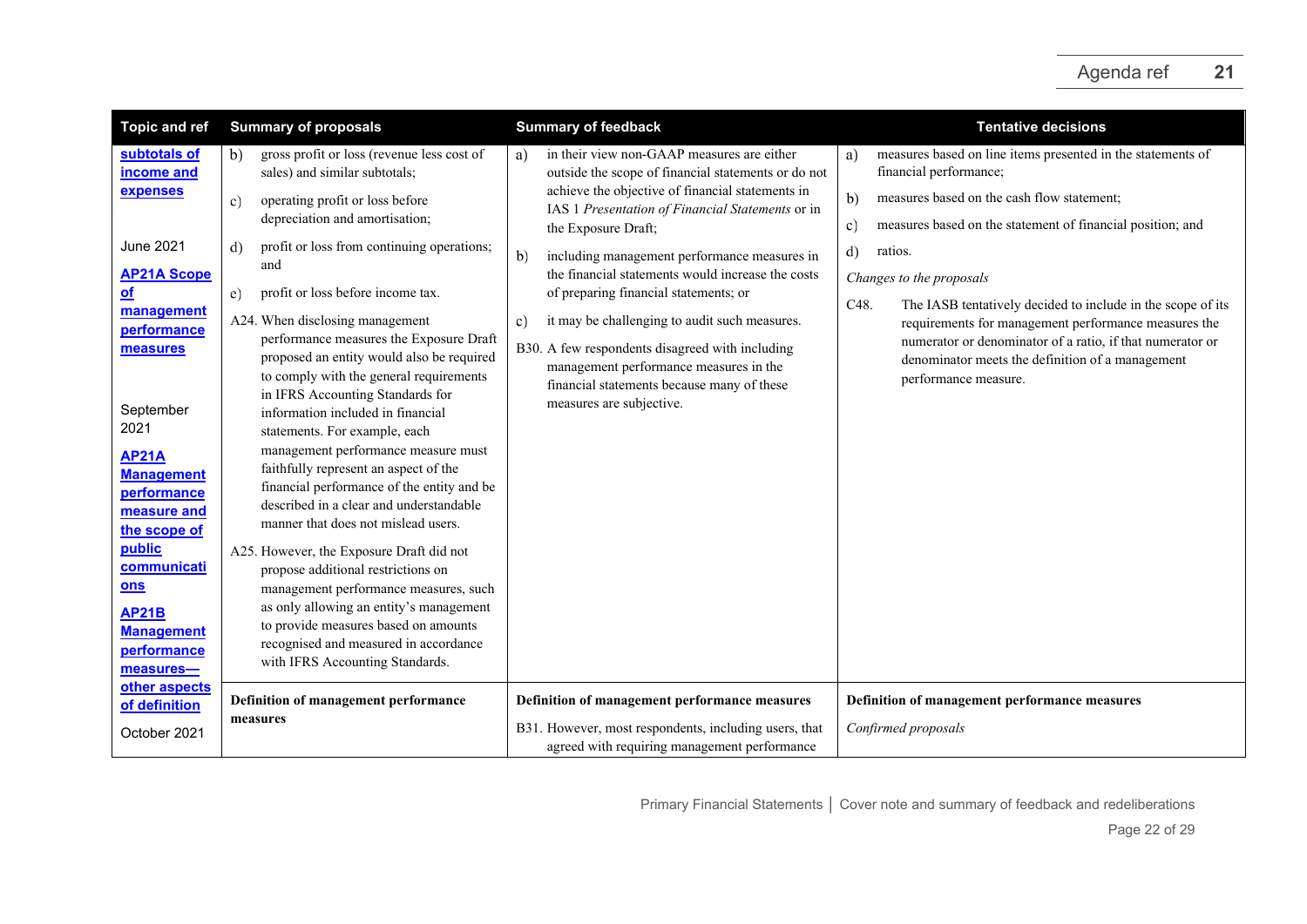| <b>Topic and ref</b><br><b>Summary of proposals</b><br><b>Summary of feedback</b><br><b>Tentative decisions</b>                                                                                                                                                                                                                                                                                                                                                                                                                                                                                                                                                                                                                                                                                                                                                                                                                                                                                                                                                                                                                                                                                                                                                                                                                                                                                                                                                                                                                                                                                                                                                                                                                                                                                                                                                                                                                                                                                                                                                                                                                                                                                                                                                                                                                                                                                                                                                                                                                                                                                                                                                                                                                                                                                                                                                                                                                                                                                                                                                                                                                                                                                                                                                                                                                                                                                                                                                                                                                                                                            |  |
|--------------------------------------------------------------------------------------------------------------------------------------------------------------------------------------------------------------------------------------------------------------------------------------------------------------------------------------------------------------------------------------------------------------------------------------------------------------------------------------------------------------------------------------------------------------------------------------------------------------------------------------------------------------------------------------------------------------------------------------------------------------------------------------------------------------------------------------------------------------------------------------------------------------------------------------------------------------------------------------------------------------------------------------------------------------------------------------------------------------------------------------------------------------------------------------------------------------------------------------------------------------------------------------------------------------------------------------------------------------------------------------------------------------------------------------------------------------------------------------------------------------------------------------------------------------------------------------------------------------------------------------------------------------------------------------------------------------------------------------------------------------------------------------------------------------------------------------------------------------------------------------------------------------------------------------------------------------------------------------------------------------------------------------------------------------------------------------------------------------------------------------------------------------------------------------------------------------------------------------------------------------------------------------------------------------------------------------------------------------------------------------------------------------------------------------------------------------------------------------------------------------------------------------------------------------------------------------------------------------------------------------------------------------------------------------------------------------------------------------------------------------------------------------------------------------------------------------------------------------------------------------------------------------------------------------------------------------------------------------------------------------------------------------------------------------------------------------------------------------------------------------------------------------------------------------------------------------------------------------------------------------------------------------------------------------------------------------------------------------------------------------------------------------------------------------------------------------------------------------------------------------------------------------------------------------------------------------------|--|
| measures in the financial statements, raised<br>AP21D<br>A26. The Exposure Draft defined management<br>The IASB tentatively confirmed to retain:<br>C49.<br><b>Operating</b><br>performance measures as subtotals of<br>concerns about the definition of management<br>a)<br>'providing management's view of an aspect of an entity's<br>profit or loss<br>income and expenses that:<br>performance measures. The two most significant<br>financial performance' as the objective of management<br>before<br>concerns of respondents were:<br>performance measures; and<br>are used in public communications<br>a)<br>depreciation<br>outside financial statements;<br>requiring disclosure of all management<br>a)<br>'communicate to users of financial statements management's<br>b)<br>and<br>performance measures used in 'public<br>view of an aspect of an entity's financial performance' in the<br>amortisation<br>b)<br>complement totals or subtotals specified<br>communications' is too wide in scope. Most<br>definition of management performance measures.<br>by IFRS Accounting Standards; and<br>November<br>respondents that raised this concern requested<br>Changes to the proposals<br>2021<br>communicate to users of financial<br>additional guidance or suggested a narrower<br>$\mathbf{c})$<br>statements management's view of an<br>definition of public communications.<br>The IASB tentatively decided to amend the definition of<br>C50.<br><b>AP21A</b><br>aspect of an entity's financial<br>management performance measures:<br>management performance measures do not<br><b>Management</b><br>b)<br>performance.<br>include measures that would, in their view,<br>performance<br>to remove the reference to complementing totals or subtotals<br>a)<br>equally benefit from being disclosed in the<br>specified by IFRS Accounting Standards; and<br>measures-<br>financial statements. Most respondents that raised<br>management'<br>b)<br>to state that totals and subtotals specified by IFRS Accounting<br>this concern suggested revising the definition to<br>s view of an<br>Standards are not management performance measures.<br>include other measures such as those based on<br>aspect of<br>C51.<br>The IASB tentatively decided to establish a rebuttable<br>items presented in the statement of financial<br>performance<br>presumption that a subtotal of income and expenses<br>position or the statement of cash flows. Many of<br><b>AP21B</b><br>included in public communications outside financial<br>these respondents said that in their opinion the full<br><b>Management</b><br>statements represents management's view of an aspect of<br>benefits of the proposals would not be realised<br>performance<br>the entity's financial performance. In addition, the IASB<br>without including these additional measures.<br>measures<br>tentatively decided to provide high-level application<br>However, some respondents, including some<br>and the<br>guidance on how to assess whether the entity has<br>users, said the proposals had significant benefits,<br>scope of<br>reasonable and supportable information to support the<br>even if they did not include additional measures.<br>public<br>rebuttal.<br>communicati<br>The IASB tentatively decided to narrow the scope of public<br>C52.<br>ons<br>communications considered for the purposes of applying<br><b>AP21C</b><br>the definition of management performance measures, by<br><b>Management</b><br>excluding oral communications, transcripts and social |  |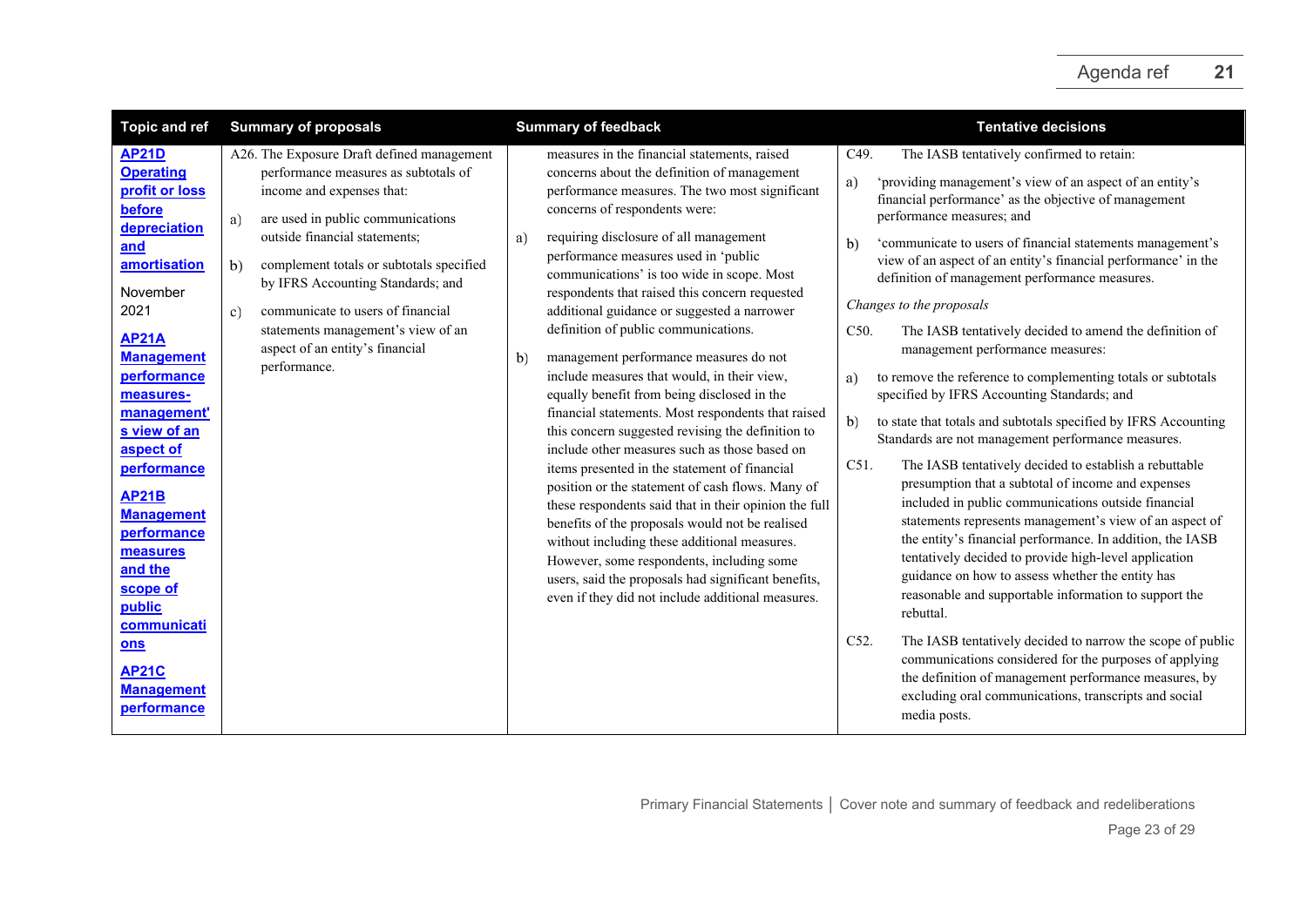<span id="page-23-2"></span><span id="page-23-1"></span><span id="page-23-0"></span>

| The IASB also tentatively decided to add application<br>C53.<br>measures-<br>faithful<br>guidance, but remove the specific requirement about<br>faithful representation.<br>representatio                                                                                                                                                                                                                                                                                                                                                                                                                                                                                                                                                                                                                                                                                                                                                                                                                                                                                                                                                                                                                                                                                                                                                                                                                                                                                                                                                                                                                                                                                                                                                                                                                                                                                                                                                                                                                                                                                                                                                                                                                                                                                                                                                                                                                                                                                                                                                                                                                                                                                                                                                                                                                                                                                                                                                                                                                                                                                                                                                                                                                                                                                                                                                                                                                                                                                                                                                                                                                                                                                                                                                                                                                                                                                                                |  |
|----------------------------------------------------------------------------------------------------------------------------------------------------------------------------------------------------------------------------------------------------------------------------------------------------------------------------------------------------------------------------------------------------------------------------------------------------------------------------------------------------------------------------------------------------------------------------------------------------------------------------------------------------------------------------------------------------------------------------------------------------------------------------------------------------------------------------------------------------------------------------------------------------------------------------------------------------------------------------------------------------------------------------------------------------------------------------------------------------------------------------------------------------------------------------------------------------------------------------------------------------------------------------------------------------------------------------------------------------------------------------------------------------------------------------------------------------------------------------------------------------------------------------------------------------------------------------------------------------------------------------------------------------------------------------------------------------------------------------------------------------------------------------------------------------------------------------------------------------------------------------------------------------------------------------------------------------------------------------------------------------------------------------------------------------------------------------------------------------------------------------------------------------------------------------------------------------------------------------------------------------------------------------------------------------------------------------------------------------------------------------------------------------------------------------------------------------------------------------------------------------------------------------------------------------------------------------------------------------------------------------------------------------------------------------------------------------------------------------------------------------------------------------------------------------------------------------------------------------------------------------------------------------------------------------------------------------------------------------------------------------------------------------------------------------------------------------------------------------------------------------------------------------------------------------------------------------------------------------------------------------------------------------------------------------------------------------------------------------------------------------------------------------------------------------------------------------------------------------------------------------------------------------------------------------------------------------------------------------------------------------------------------------------------------------------------------------------------------------------------------------------------------------------------------------------------------------------------------------------------------------------------------------------|--|
|                                                                                                                                                                                                                                                                                                                                                                                                                                                                                                                                                                                                                                                                                                                                                                                                                                                                                                                                                                                                                                                                                                                                                                                                                                                                                                                                                                                                                                                                                                                                                                                                                                                                                                                                                                                                                                                                                                                                                                                                                                                                                                                                                                                                                                                                                                                                                                                                                                                                                                                                                                                                                                                                                                                                                                                                                                                                                                                                                                                                                                                                                                                                                                                                                                                                                                                                                                                                                                                                                                                                                                                                                                                                                                                                                                                                                                                                                                          |  |
| $\underline{\mathbf{n}}$<br>Disclosure requirements - usefulness and reconciliations<br><b>Disclosure requirements</b><br><b>Disclosure requirements</b><br>January 2022                                                                                                                                                                                                                                                                                                                                                                                                                                                                                                                                                                                                                                                                                                                                                                                                                                                                                                                                                                                                                                                                                                                                                                                                                                                                                                                                                                                                                                                                                                                                                                                                                                                                                                                                                                                                                                                                                                                                                                                                                                                                                                                                                                                                                                                                                                                                                                                                                                                                                                                                                                                                                                                                                                                                                                                                                                                                                                                                                                                                                                                                                                                                                                                                                                                                                                                                                                                                                                                                                                                                                                                                                                                                                                                                 |  |
| A27. The Exposure Draft proposed that an<br>B32. Most respondents agreed with the majority of the<br>Confirmed proposals<br><b>AP21A</b><br>entity would be required to disclose<br>IASB's proposed disclosure requirements. Many<br><b>Management</b><br>C54.<br>The IASB tentatively confirmed:<br>specific information about management<br>respondents, including all users, said the<br>performance<br>performance measures, including:<br>requirement to reconcile management<br>to require an entity to disclose why a management performance<br>a)<br>measures-<br>measure communicates management's view of performance,<br>performance measures to the most directly<br><b>Disclosures-</b><br>a description of why the management<br>a)<br>subject to some drafting considerations relating to the terms<br>comparable subtotal specified in IFRS<br><b>Usefulness</b><br>performance measure communicates<br>'why' and 'how', including an explanation of:<br>Accounting Standards would increase the<br>and<br>management's view of performance;<br>transparency and usefulness of information about<br>i) how the management performance measure is calculated;<br>reconciliation<br>these measures. Some respondents, particularly<br>b)<br>a reconciliation to the most directly<br>and<br>$\underline{\underline{\mathbf{S}}}$<br>comparable total or subtotal specified by<br>users, said the disclosure requirements that would<br>ii) how the measure provides useful information about the<br>entity's performance; and<br><b>AP21B</b><br>IFRS Accounting Standards;<br>apply when a management performance measure<br><b>Management</b><br>is changed or removed would be particularly<br>to require an entity to disclose a reconciliation between a<br>b)<br>the income tax effect and the effect on<br>$\mathbf{c}$<br>performance<br>useful.<br>management performance measure and the most directly<br>non-controlling interests for each item<br>measures-<br>comparable subtotal or total specified in IFRS Accounting<br>disclosed in the reconciliation; and<br>B33. However, there was mixed feedback on the<br><b>Disclosure of</b><br>Standards.<br>IASB's proposal to require the disclosure of the<br>tax and NCI<br>how the entity determined the income tax<br>d)<br>tax and non-controlling interest effects of<br>Changes to the proposals<br>effect for each item disclosed in the<br><b>March 2022</b><br>reconciling items between the management<br>C55.<br>The IASB tentatively decided:<br>reconciliation.<br>performance measure and the most directly<br><b>AP21B</b><br>to provide additional application guidance to support the<br>A28. If an entity changed the calculation of its<br>comparable subtotals specified in IFRS<br>a)<br><b>Management</b><br>proposed requirement described in $(C51(a))$ . The guidance<br>management performance measures,<br>Accounting Standards. While many users agreed<br>performance<br>would clarify that, where doing so would be necessary for a<br>with the disclosure requirements, some other<br>introduced a new management<br>measures-<br>user of financial statements to understand why a management<br>respondents said that it would be costly to obtain<br>performance measure or removed a<br>location and<br>performance measure communicates management's view of<br>the information, a more onerous disclosure<br>previously disclosed management<br>cross-<br>performance, the explanations described in (C51(a)(i)) and<br>performance measure the Exposure Draft<br>requirement than the disclosures required for<br>referencing<br>$(C51(a)(ii))$ would refer to the individual reconciling items.<br>items in the statement of profit and loss, or<br>proposed it would be required to:<br>contrary to management performance measures<br>communicating a management view to require the |  |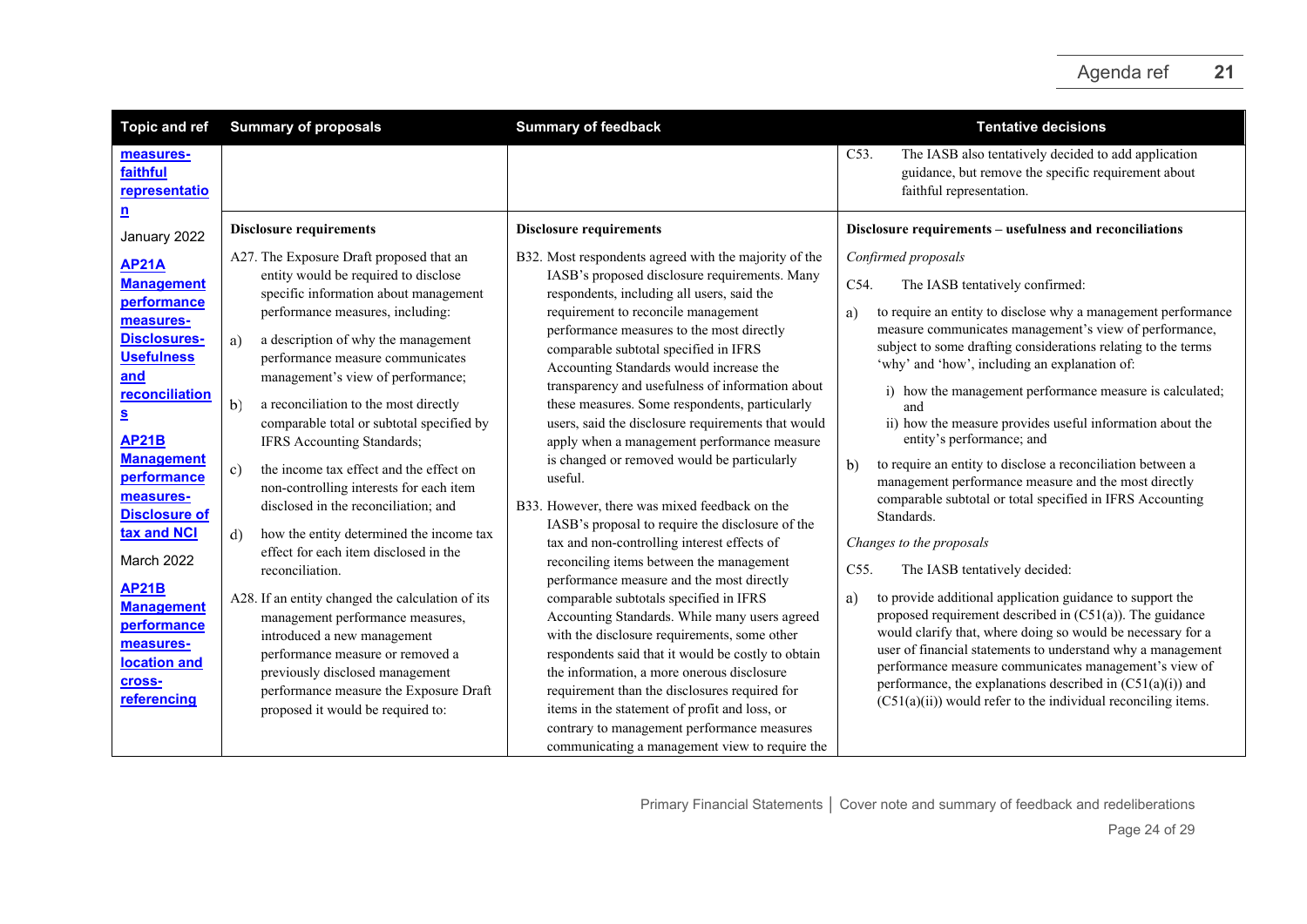| <b>Topic and ref</b> | <b>Summary of proposals</b>                                                                                                                                                                                                                                                                                                                                                                                                                                                                                                                                                                                                                                                                                                    | <b>Summary of feedback</b>                                                                                                                                                         | <b>Tentative decisions</b>                                                                                                                                                                                                                                                                                                                                                                                                                                                                                                                                                                                                                                                                                                                                                                                                                                                                                                                                                                                                                                                                                       |
|----------------------|--------------------------------------------------------------------------------------------------------------------------------------------------------------------------------------------------------------------------------------------------------------------------------------------------------------------------------------------------------------------------------------------------------------------------------------------------------------------------------------------------------------------------------------------------------------------------------------------------------------------------------------------------------------------------------------------------------------------------------|------------------------------------------------------------------------------------------------------------------------------------------------------------------------------------|------------------------------------------------------------------------------------------------------------------------------------------------------------------------------------------------------------------------------------------------------------------------------------------------------------------------------------------------------------------------------------------------------------------------------------------------------------------------------------------------------------------------------------------------------------------------------------------------------------------------------------------------------------------------------------------------------------------------------------------------------------------------------------------------------------------------------------------------------------------------------------------------------------------------------------------------------------------------------------------------------------------------------------------------------------------------------------------------------------------|
|                      | disclose sufficient explanation for users to<br>a)<br>understand the change, addition or<br>removal and its effects;                                                                                                                                                                                                                                                                                                                                                                                                                                                                                                                                                                                                           | information. It would be contrary to<br>communicating a management view because<br>information about tax and non-controlling interest<br>effects is not always used by management. | to require an entity to disclose, for each reconciling item, the<br>b)<br>$amount(s)$ related to each line item(s) in the statement(s) of<br>financial performance.                                                                                                                                                                                                                                                                                                                                                                                                                                                                                                                                                                                                                                                                                                                                                                                                                                                                                                                                              |
|                      | disclose the reasons for the change,<br>b)<br>addition or removal; and<br>restate its comparative information,<br>c)<br>including in the required note disclosures,<br>to reflect the change, addition or removal.<br>A29. The Exposure Draft also proposed that an<br>entity be prohibited from using columns<br>to present management performance<br>measures in the statement(s) of financial<br>performance.<br>A30. The proposed requirements are set out in<br>paragraphs 103-110 of the Exposure<br>Draft and paragraphs BC145-BC180 of<br>the Basis for Conclusions on the Exposure<br>Draft describe the IASB's reasons for the<br>proposals and discuss approaches that<br>were considered but rejected by the IASB. |                                                                                                                                                                                    | Disclosure of tax and NCI<br>C56.<br>The IASB discussed feedback on the proposal to require an<br>entity to disclose the effects of tax and non-controlling<br>interests for individual items in the reconciliation between a<br>management performance measure and the most directly<br>comparable subtotal or total specified in IFRS Accounting<br>Standards. The IASB asked for further information about<br>entities that already disclose the tax effects of such<br>reconciling items; in particular, how they calculate the tax<br>effect.<br><b>Location and cross-referencing</b><br>Confirmed proposals<br>C57.<br>The IASB tentatively confirmed:<br>the proposed requirement to disclose information about<br>$\mathbf{c}$ )<br>management performance measures in a single note to the<br>financial statements; and<br>not to add any requirements relating to an entity including<br>d)<br>disclosures about management performance measures in the<br>financial statements by reference to another document.<br>C58.<br>The IASB will discuss other aspects of proposals at a future<br>meeting. |
|                      | Operating profit or loss before depreciation<br>and amortisation                                                                                                                                                                                                                                                                                                                                                                                                                                                                                                                                                                                                                                                               | Operating profit or loss before depreciation and<br>amortisation                                                                                                                   | Operating profit or loss before depreciation, amortisation, and<br>specified impairments                                                                                                                                                                                                                                                                                                                                                                                                                                                                                                                                                                                                                                                                                                                                                                                                                                                                                                                                                                                                                         |
|                      | A31. The Exposure Draft did not propose<br>defining EBITDA. However, the IASB                                                                                                                                                                                                                                                                                                                                                                                                                                                                                                                                                                                                                                                  | B34. Most respondents, including most users, agreed<br>with the IASB's proposal not to define earnings                                                                             | Changes to the proposals                                                                                                                                                                                                                                                                                                                                                                                                                                                                                                                                                                                                                                                                                                                                                                                                                                                                                                                                                                                                                                                                                         |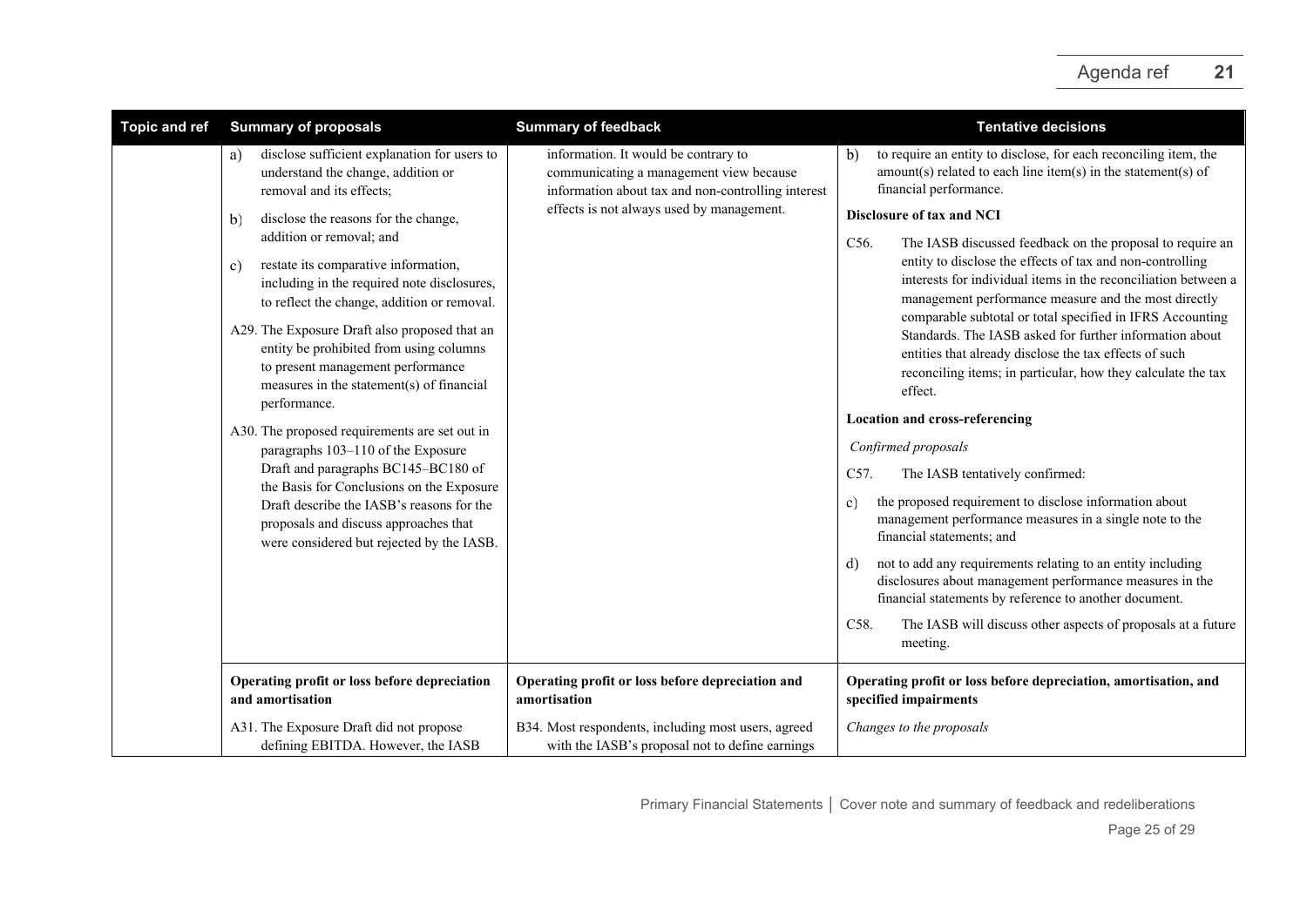| <b>Topic and ref</b>                                                                                                                                      | <b>Summary of proposals</b>                                                                                                                                                                                                                                                                                                                                                                                                                                                                                   | <b>Summary of feedback</b>                                                                                                                                                                                                                                                                                                                                                                                                                    | <b>Tentative decisions</b>                                                                                                                                                                                                                                                                                                                                                                                                                                                                                                                                                                                                                                                                                                                                                                                                                                                                                                                                                                               |
|-----------------------------------------------------------------------------------------------------------------------------------------------------------|---------------------------------------------------------------------------------------------------------------------------------------------------------------------------------------------------------------------------------------------------------------------------------------------------------------------------------------------------------------------------------------------------------------------------------------------------------------------------------------------------------------|-----------------------------------------------------------------------------------------------------------------------------------------------------------------------------------------------------------------------------------------------------------------------------------------------------------------------------------------------------------------------------------------------------------------------------------------------|----------------------------------------------------------------------------------------------------------------------------------------------------------------------------------------------------------------------------------------------------------------------------------------------------------------------------------------------------------------------------------------------------------------------------------------------------------------------------------------------------------------------------------------------------------------------------------------------------------------------------------------------------------------------------------------------------------------------------------------------------------------------------------------------------------------------------------------------------------------------------------------------------------------------------------------------------------------------------------------------------------|
|                                                                                                                                                           | proposed to exempt from the disclosure<br>requirements for management<br>performance measures a subtotal<br>calculated as operating profit or loss<br>before depreciation and amortisation. The<br>IASB considered, but rejected, describing<br>the subtotal operating profit or loss before<br>depreciation and amortisation as<br>EBITDA.<br>A32. Paragraphs BC172-BC173 of the Basis<br>for Conclusions on the Exposure Draft<br>explain why the IASB has not proposed<br>requirements relating to EBITDA. | before interest, tax, depreciation and amortisation<br>(EBITDA). These respondents said they agreed<br>that there was no consensus on what EBITDA<br>represents, that its use varies widely and that it is<br>not applicable to some industries.<br>B35. Some respondents, including some users,<br>disagreed saying the IASB should define<br>EBITDA because it is a widely used measure that<br>would benefit from a consistent definition. | The IASB tentatively decided:<br>C59.<br>to specify an operating profit or loss before depreciation and<br>a)<br>amortisation subtotal that excludes impairments of assets within<br>the scope of IAS 36 Impairment of Assets;<br>to do this by amending the specified subtotal 'operating profit<br>b)<br>or loss before depreciation and amortisation', rather than adding<br>an additional subtotal to the list of specified subtotals;<br>to label the amended specified subtotal as 'operating profit or<br>$\mathbf{c})$<br>loss before depreciation, amortisation, and specified<br>impairments';<br>not explicitly to prohibit 'EBITDA' as a label for an 'operating<br>d)<br>profit or loss before depreciation, amortisation and specified<br>impairments' subtotal, but to explain in the Basis for<br>Conclusions that such a label would rarely be a faithful<br>representation for the subtotal; and<br>to include no further specific requirements in relation to this<br>e)<br>subtotal. |
| December<br>2020/ January<br>2021<br><b>AP21I</b><br><b>Statement of</b><br>cash flows<br>March 2021<br><b>AP21C</b><br><b>Statement of</b><br>cash flows | <b>Starting point for indirect method</b><br>A33. The Exposure Draft proposed requiring an<br>entity to use the operating profit or loss<br>subtotal as the starting point for the<br>indirect method of reporting cash flows<br>from operating activities.                                                                                                                                                                                                                                                   | <b>Starting point for indirect method</b><br>B36. The key messages from the feedback on the<br>proposals relating to the statement of cash flows<br>are:<br>many respondents did not comment on the<br>a)<br>proposals; and<br>of those respondents that did comment, many<br>b)<br>agreed with the proposals saying that the<br>proposals would result in a consistent presentation<br>that would enhance comparability between<br>entities. | <b>Starting point for indirect method</b><br>Confirmed proposals<br>C60.<br>The IASB tentatively confirmed to require an entity to use<br>the operating profit or loss subtotal as the starting point for<br>the indirect method of reporting cash flows from operating<br>activities.                                                                                                                                                                                                                                                                                                                                                                                                                                                                                                                                                                                                                                                                                                                   |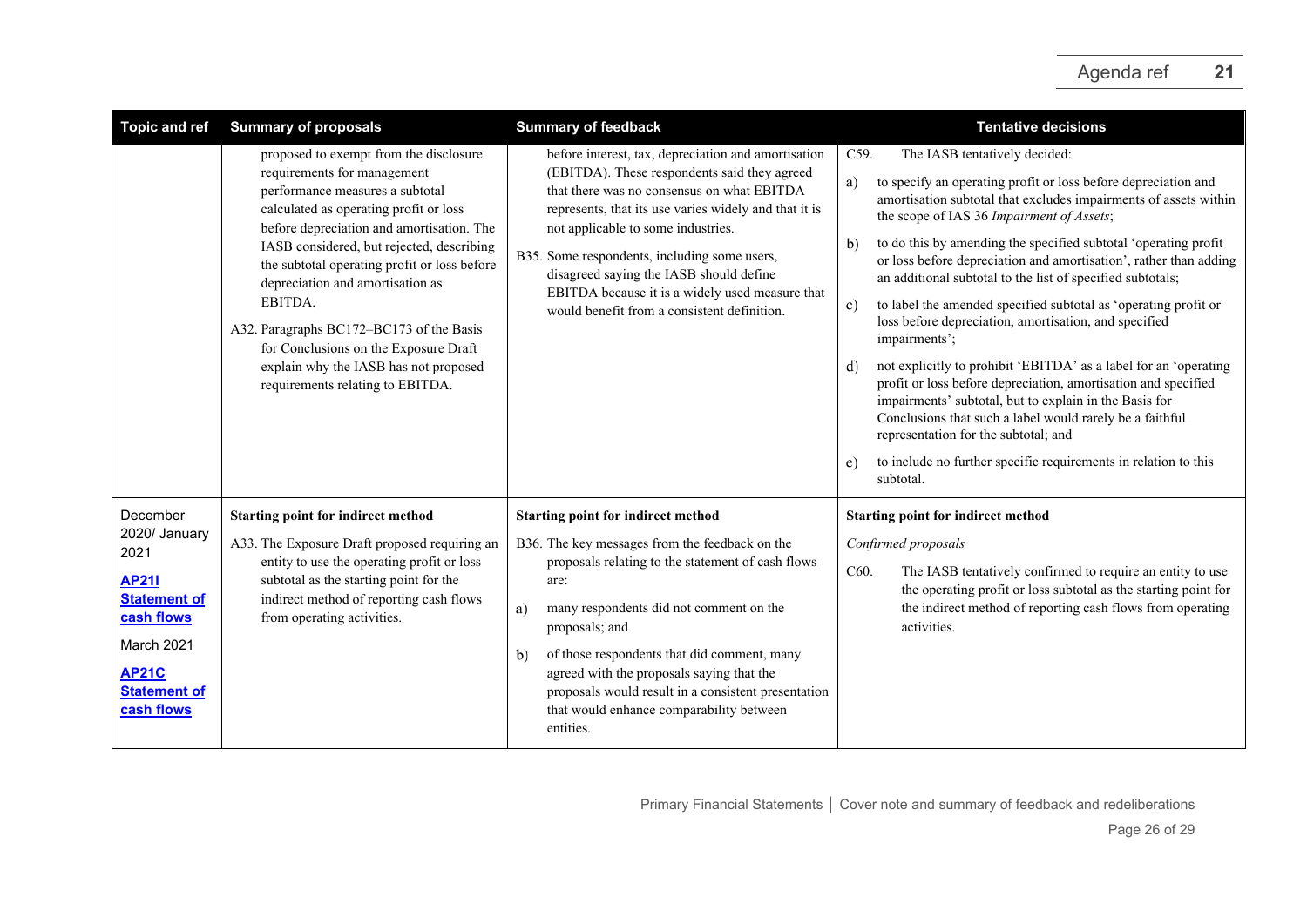<span id="page-26-0"></span>

| <b>Topic and ref</b> | <b>Summary of proposals</b>                                                                                                                                                                                                                                                                                                                                                                                                                                                                                                                                                                                                                                                                                                                                                                                                                                                             |  |  | <b>Summary of feedback</b>                                                                                                                                                                                                                                                                                                                                                                      |              | <b>Tentative decisions</b>                                                                                                                                                                                                                                                                                                                                                                                                                                                                                                                                                   |
|----------------------|-----------------------------------------------------------------------------------------------------------------------------------------------------------------------------------------------------------------------------------------------------------------------------------------------------------------------------------------------------------------------------------------------------------------------------------------------------------------------------------------------------------------------------------------------------------------------------------------------------------------------------------------------------------------------------------------------------------------------------------------------------------------------------------------------------------------------------------------------------------------------------------------|--|--|-------------------------------------------------------------------------------------------------------------------------------------------------------------------------------------------------------------------------------------------------------------------------------------------------------------------------------------------------------------------------------------------------|--------------|------------------------------------------------------------------------------------------------------------------------------------------------------------------------------------------------------------------------------------------------------------------------------------------------------------------------------------------------------------------------------------------------------------------------------------------------------------------------------------------------------------------------------------------------------------------------------|
|                      | <b>Classification of interest and dividend cash</b><br>flows<br>A34. The Exposure Draft also proposed<br>reducing the presentation alternatives<br>currently permitted by IAS 7 and<br>requiring that, in the statement of cash<br>flows, an entity classifies interest and<br>dividend cash flows as shown in the table.<br><b>Most</b><br><b>Specified</b><br><b>Cash flow</b><br>entities <sup>9</sup><br>entities<br>item<br>Financing<br>Accounting<br>Interest<br>policy choice,<br>paid<br>possible location<br>Investing<br>Interest<br>depends on the<br>received<br>classification of<br>Investing<br>Dividends<br>the related<br>received<br>income and<br>expenses in the<br>statement of<br>profit or loss<br>Dividends<br>Financing<br>paid<br>A35. In the Exposure Draft, the proposed<br>amendment to paragraph 18(b) of IAS 7,<br>proposed new paragraphs 33A and 34A- |  |  | <b>Classification of interest and dividend cash flows</b><br>B37. The main concern of those that did not agree was<br>the lack of alignment between the statement of<br>cash flows and the statement of profit or loss,<br>which was also raised as a concern by some<br>fieldwork participants.<br>B38. Some respondents requested a comprehensive<br>review of IAS 7 Statement of Cash Flows. | C61.<br>C62. | <b>Classification of interest and dividend cash flows</b><br>Confirmed proposals<br>The IASB tentatively confirmed proposals relating to the<br>classification of interest paid and dividend cash flows for<br>entities other than those for which investing and financing<br>are main business activities. Accordingly, interest and<br>dividends paid would be classified as financing activities,<br>and dividends received would be classified as investing<br>activities.<br>The IASB will discuss the classification of interest received<br>at a future IASB meeting. |

<sup>&</sup>lt;sup>9</sup> An entity that provides financing to customers as a main business activity or in the course of its main business activities invests in assets that generate a return individually and largely independently of the entity's other resources.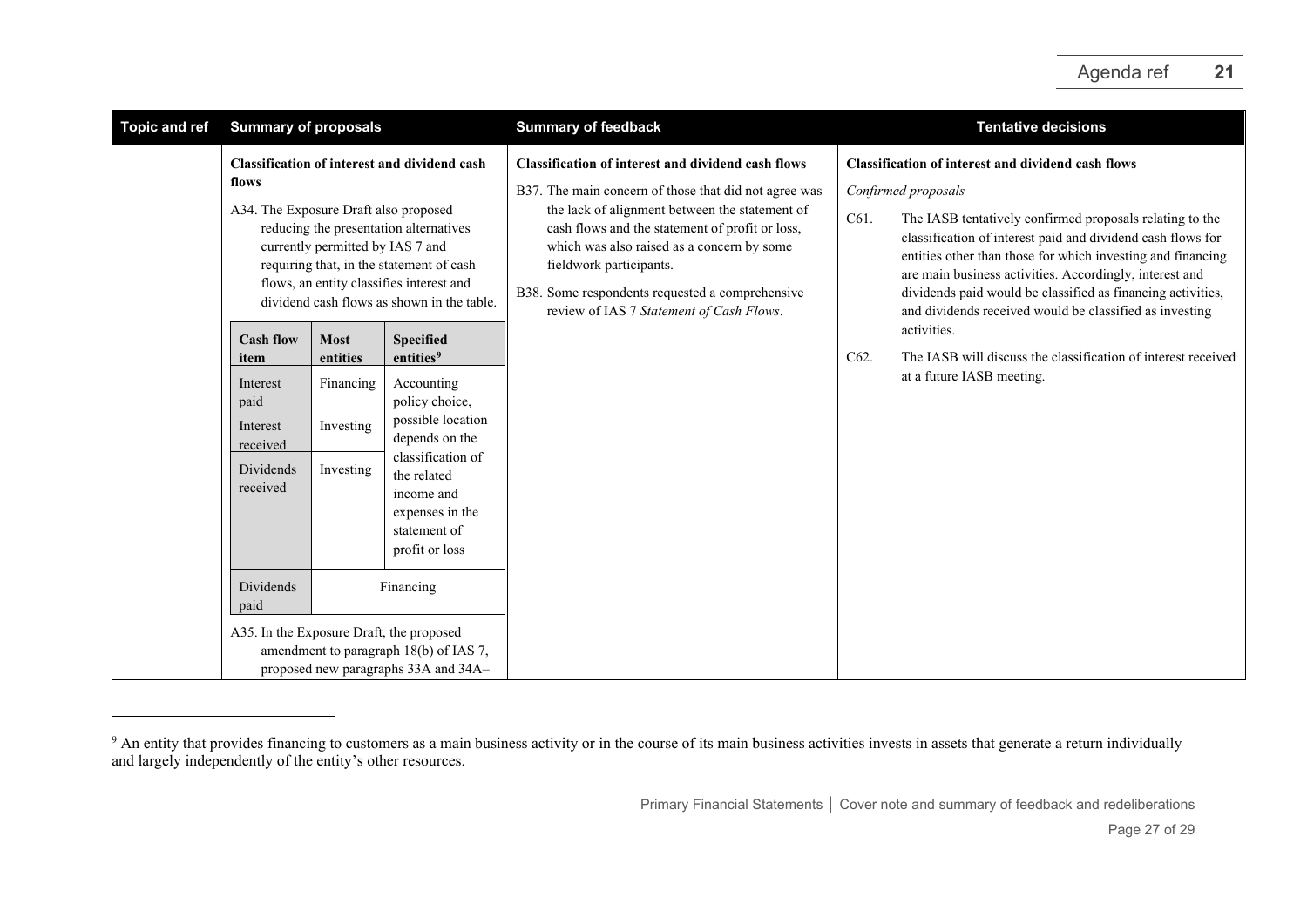| Topic and ref                                                     | <b>Summary of proposals</b>                                                                                                                                                                                                                                                    | <b>Summary of feedback</b>                                                                                                                                                                                                                                                                                                                                          | <b>Tentative decisions</b>                                                              |
|-------------------------------------------------------------------|--------------------------------------------------------------------------------------------------------------------------------------------------------------------------------------------------------------------------------------------------------------------------------|---------------------------------------------------------------------------------------------------------------------------------------------------------------------------------------------------------------------------------------------------------------------------------------------------------------------------------------------------------------------|-----------------------------------------------------------------------------------------|
|                                                                   | 34D of IAS 7 and paragraphs BC185-<br>BC208 of the Basis for Conclusions on<br>the Exposure Draft describe the IASB's<br>reasons for the proposals and discusses<br>approaches that were considered but<br>rejected by the IASB.                                               |                                                                                                                                                                                                                                                                                                                                                                     |                                                                                         |
| December<br>2020/ January<br>2021<br><b>AP21J Other</b><br>topics | A36. Other comments on the proposals in the<br>Exposure Draft, including the analysis of<br>the effects (paragraphs BC232–BC312 of<br>the Basis for Conclusions on the Exposure<br>Draft, including Appendix) and<br>Illustrative Examples accompanying the<br>Exposure Draft. | B39. Most of the comments not responding to specific<br>question related to additional work respondents<br>would like the IASB to undertake, mostly as<br>separate projects. Respondents also provided<br>feedback on proposals relating to other<br>comprehensive income and interim financial<br>reporting and comments on the proposed<br>implementation period. | C <sub>63</sub> .<br>The IASB will discuss these proposals at a future IASB<br>meeting. |